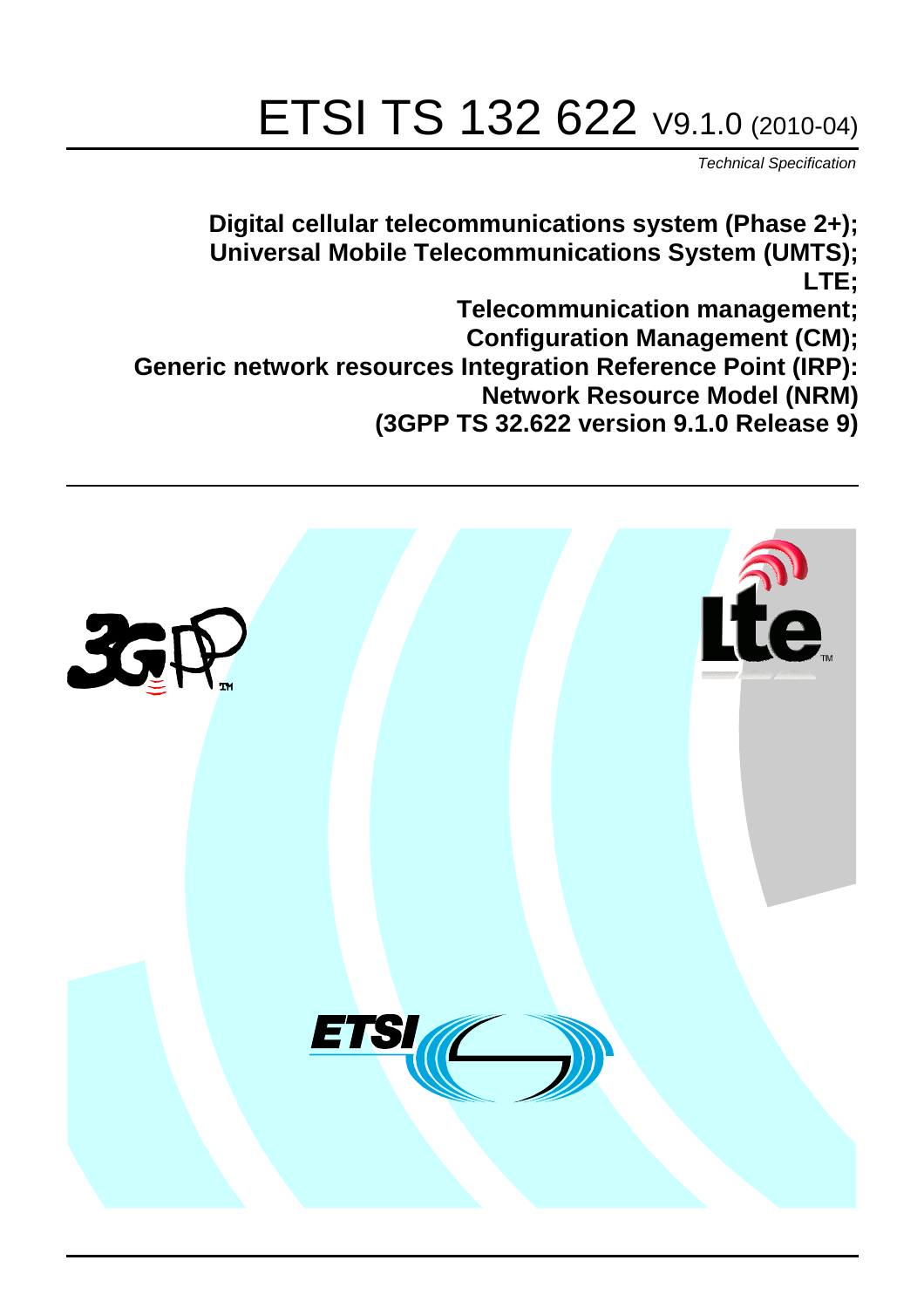Reference RTS/TSGS-0532622v910

Keywords

GSM, LTE, UMTS

#### *ETSI*

#### 650 Route des Lucioles F-06921 Sophia Antipolis Cedex - FRANCE

Tel.: +33 4 92 94 42 00 Fax: +33 4 93 65 47 16

Siret N° 348 623 562 00017 - NAF 742 C Association à but non lucratif enregistrée à la Sous-Préfecture de Grasse (06) N° 7803/88

#### *Important notice*

Individual copies of the present document can be downloaded from: [http://www.etsi.org](http://www.etsi.org/)

The present document may be made available in more than one electronic version or in print. In any case of existing or perceived difference in contents between such versions, the reference version is the Portable Document Format (PDF). In case of dispute, the reference shall be the printing on ETSI printers of the PDF version kept on a specific network drive within ETSI Secretariat.

Users of the present document should be aware that the document may be subject to revision or change of status. Information on the current status of this and other ETSI documents is available at <http://portal.etsi.org/tb/status/status.asp>

If you find errors in the present document, please send your comment to one of the following services: [http://portal.etsi.org/chaircor/ETSI\\_support.asp](http://portal.etsi.org/chaircor/ETSI_support.asp)

#### *Copyright Notification*

No part may be reproduced except as authorized by written permission. The copyright and the foregoing restriction extend to reproduction in all media.

> © European Telecommunications Standards Institute 2010. All rights reserved.

**DECT**TM, **PLUGTESTS**TM, **UMTS**TM, **TIPHON**TM, the TIPHON logo and the ETSI logo are Trade Marks of ETSI registered for the benefit of its Members.

**3GPP**TM is a Trade Mark of ETSI registered for the benefit of its Members and of the 3GPP Organizational Partners. **LTE**™ is a Trade Mark of ETSI currently being registered

for the benefit of its Members and of the 3GPP Organizational Partners.

**GSM**® and the GSM logo are Trade Marks registered and owned by the GSM Association.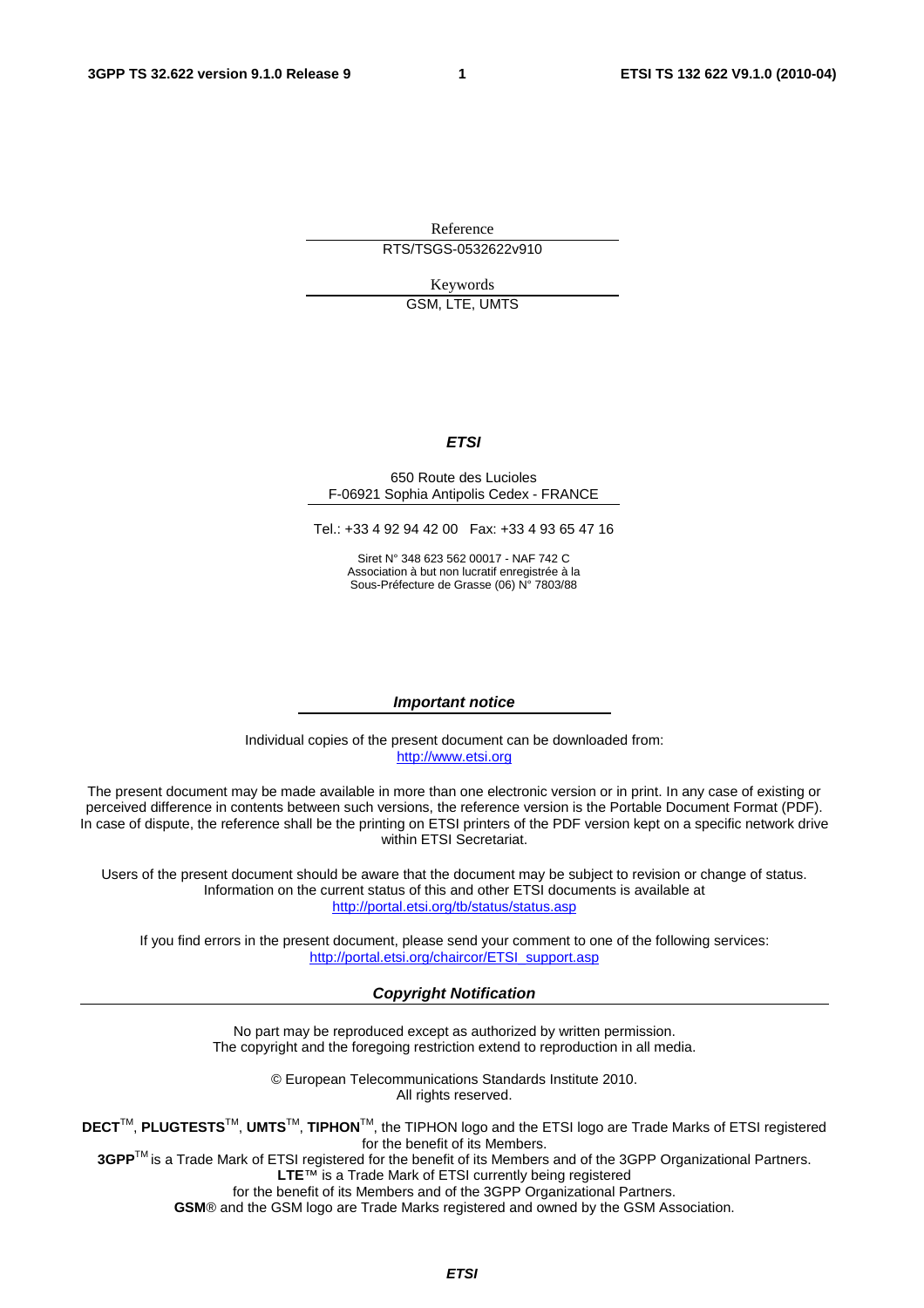# Intellectual Property Rights

IPRs essential or potentially essential to the present document may have been declared to ETSI. The information pertaining to these essential IPRs, if any, is publicly available for **ETSI members and non-members**, and can be found in ETSI SR 000 314: *"Intellectual Property Rights (IPRs); Essential, or potentially Essential, IPRs notified to ETSI in respect of ETSI standards"*, which is available from the ETSI Secretariat. Latest updates are available on the ETSI Web server [\(http://webapp.etsi.org/IPR/home.asp\)](http://webapp.etsi.org/IPR/home.asp).

Pursuant to the ETSI IPR Policy, no investigation, including IPR searches, has been carried out by ETSI. No guarantee can be given as to the existence of other IPRs not referenced in ETSI SR 000 314 (or the updates on the ETSI Web server) which are, or may be, or may become, essential to the present document.

### Foreword

This Technical Specification (TS) has been produced by ETSI 3rd Generation Partnership Project (3GPP).

The present document may refer to technical specifications or reports using their 3GPP identities, UMTS identities or GSM identities. These should be interpreted as being references to the corresponding ETSI deliverables.

The cross reference between GSM, UMTS, 3GPP and ETSI identities can be found under [http://webapp.etsi.org/key/queryform.asp.](http://webapp.etsi.org/key/queryform.asp)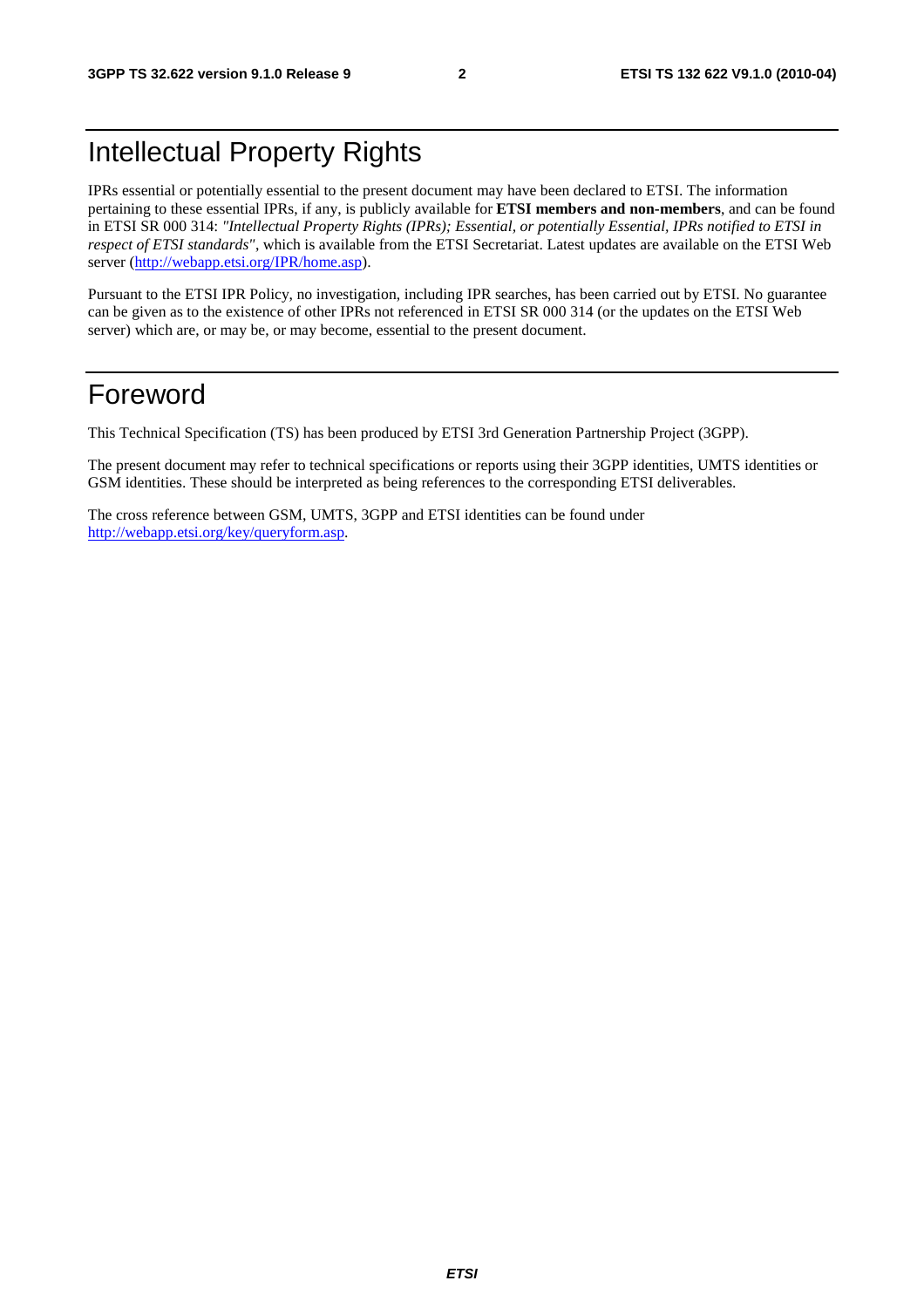#### $\mathbf{3}$

# Contents

| 1                      |  |
|------------------------|--|
| 2                      |  |
| 3                      |  |
| 3.1<br>3.2             |  |
|                        |  |
| $\overline{4}$         |  |
| 5                      |  |
| 6                      |  |
| 6.1                    |  |
| 6.1.1                  |  |
| 6.1.2                  |  |
| 6.1.2.1                |  |
| 6.1.2.2                |  |
| 6.1.3                  |  |
| 6.1.3.1                |  |
| 6.1.3.1.1              |  |
| 6.1.3.2                |  |
| 6.1.3.2.1              |  |
| 6.1.3.2.2              |  |
| 6.1.3.2.3<br>6.1.3.2.4 |  |
| 6.1.3.3                |  |
| 6.1.3.3.1              |  |
| 6.1.3.3.2              |  |
| 6.1.3.3.3              |  |
| 6.1.3.3.4              |  |
| 6.1.3.3.5              |  |
| 6.1.3.4                |  |
| 6.1.3.4.1              |  |
| 6.1.3.4.2              |  |
| 6.1.3.5                |  |
| 6.1.3.5.1              |  |
| 6.1.3.5.2              |  |
| 6.1.3.5.3              |  |
| 6.1.3.5.4              |  |
| 6.1.3.6                |  |
| 6.1.3.6.1              |  |
| 6.1.3.6.2              |  |
| 6.1.3.6.3              |  |
| 6.1.3.6.4              |  |
| 6.1.3.6.5              |  |
| 6.1.3.7                |  |
| 6.1.3.7.1              |  |
| 6.1.3.7.2              |  |
| 6.1.3.7.3              |  |
| 6.1.3.7.4              |  |
| 6.1.3.7.5              |  |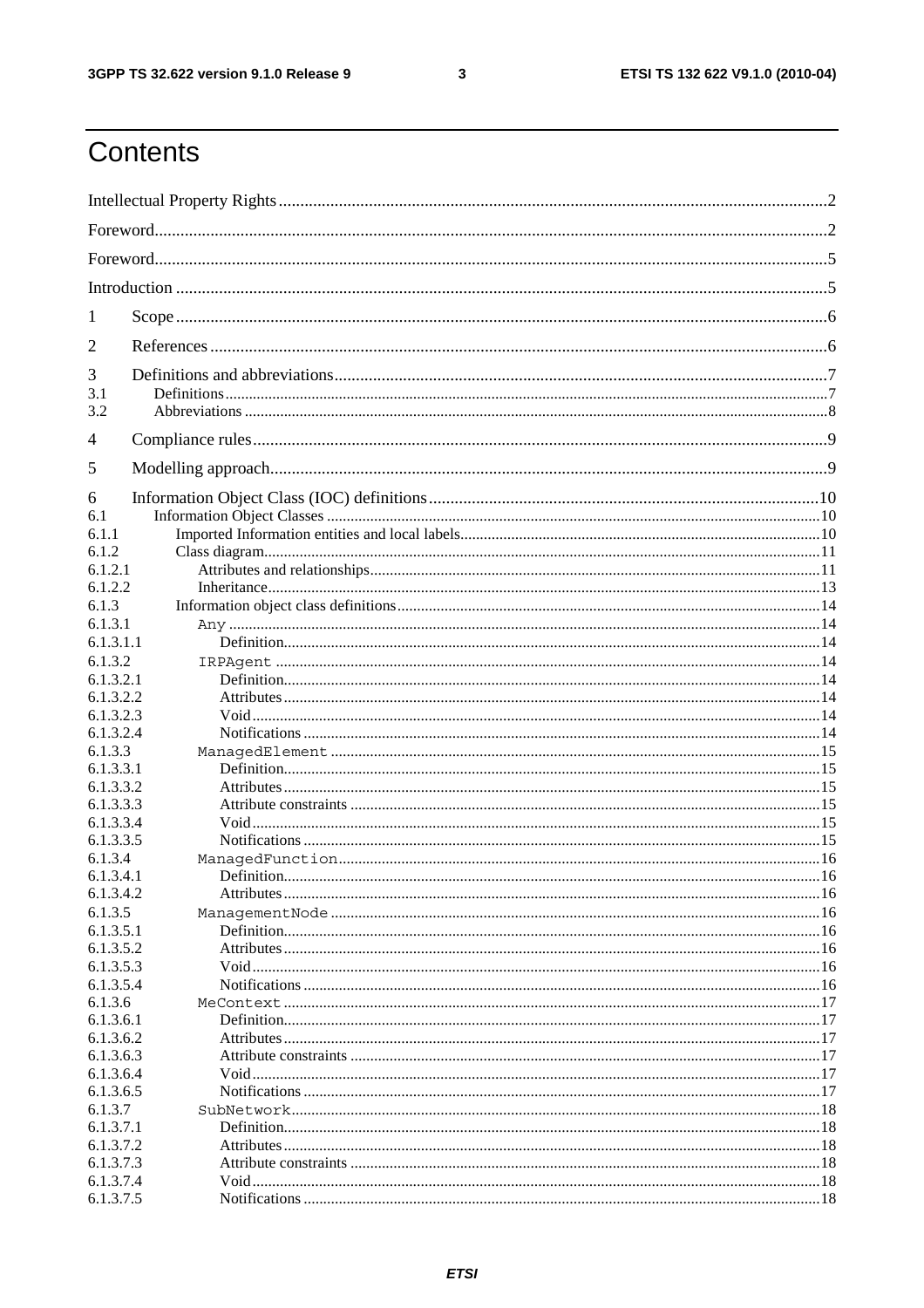#### $\overline{\mathbf{4}}$

| 6.1.3.8    |                               |  |
|------------|-------------------------------|--|
| 6.1.3.8.1  |                               |  |
| 6.1.3.8.2  |                               |  |
| 6.1.3.9    |                               |  |
| 6.1.3.9.1  |                               |  |
| 6.1.3.9.2  |                               |  |
| 6.1.3.10   |                               |  |
| 6.1.3.10.1 |                               |  |
| 6.1.3.10.2 |                               |  |
| 6.1.3.10.3 |                               |  |
| 6.1.3.10.4 |                               |  |
| 6.1.3.11   |                               |  |
| 6.1.3.11.1 |                               |  |
| 6.1.3.11.2 |                               |  |
| 6.1.4      |                               |  |
| 6.1.4.1    |                               |  |
| 6.1.4.1.1  |                               |  |
| 6.1.4.1.2  |                               |  |
| 6.1.4.1.3  |                               |  |
| 6.1.5      |                               |  |
| 6.1.5.1    |                               |  |
| 6.1.5.2    |                               |  |
| 6.1.6      |                               |  |
| 6.1.7      |                               |  |
|            |                               |  |
|            | <b>Annex A (informative):</b> |  |
|            | <b>Annex B</b> (informative): |  |
|            |                               |  |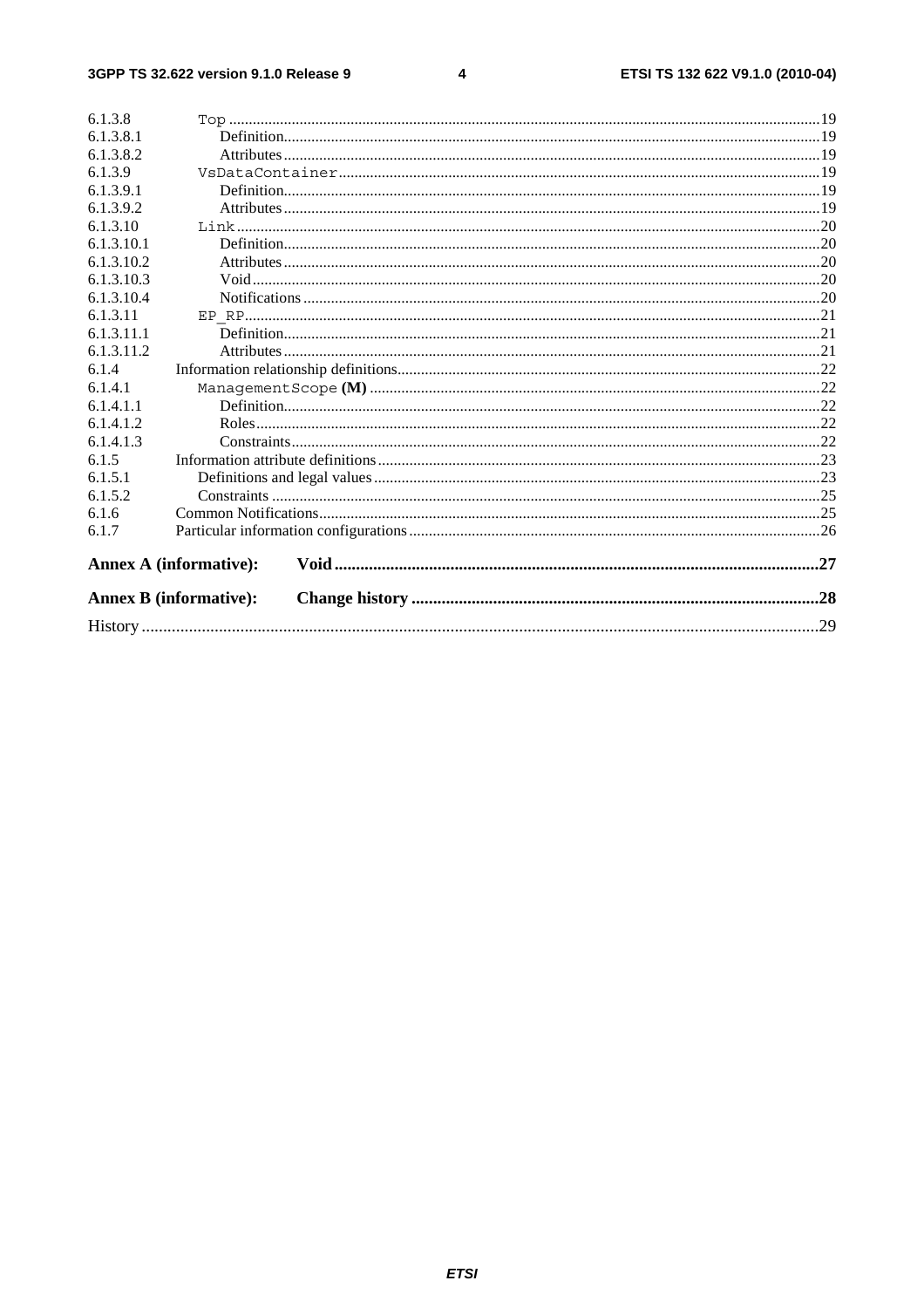### Foreword

This Technical Specification has been produced by the 3<sup>rd</sup> Generation Partnership Project (3GPP).

The contents of the present document are subject to continuing work within the TSG and may change following formal TSG approval. Should the TSG modify the contents of the present document, it will be re-released by the TSG with an identifying change of release date and an increase in version number as follows:

Version x.y.z

where:

- x the first digit:
	- 1 presented to TSG for information;
	- 2 presented to TSG for approval;
	- 3 or greater indicates TSG approved document under change control.
- y the second digit is incremented for all changes of substance, i.e. technical enhancements, corrections, updates, etc.
- z the third digit is incremented when editorial only changes have been incorporated in the document.

## Introduction

The present document is part of a TS-family covering the 3<sup>rd</sup> Generation Partnership Project; Technical Specification Group Services and System Aspects; Telecommunication management; as identified below:

| 32.621: | Configuration Management (CM); Generic network resources Integration Reference Point (IRP):<br>Requirements                                                        |
|---------|--------------------------------------------------------------------------------------------------------------------------------------------------------------------|
| 32.622: | Configuration Management (CM); Generic network resources Integration Reference Point<br>(IRP): Network Resource Model (NRM)                                        |
| 32.623: | Configuration Management (CM); Generic network resources Integration Reference Point (IRP):<br>Common Object Request Broker Architecture (CORBA) Solution Set (SS) |
| 32.625: | Configuration Management (CM); Generic network resources Integration Reference Point (IRP):<br>Bulk CM eXtensible Markup Language (XML) file format definition     |

The interface Itf-N, defined in 3GPP TS 32.102 [2], is built up by a number of Integration Reference Points (IRPs) and a related Name Convention, which realise the functional capabilities over this interface. The basic structure of the IRPs is defined in 3GPP TS 32.101 [1] and 3GPP TS 32.102 [2].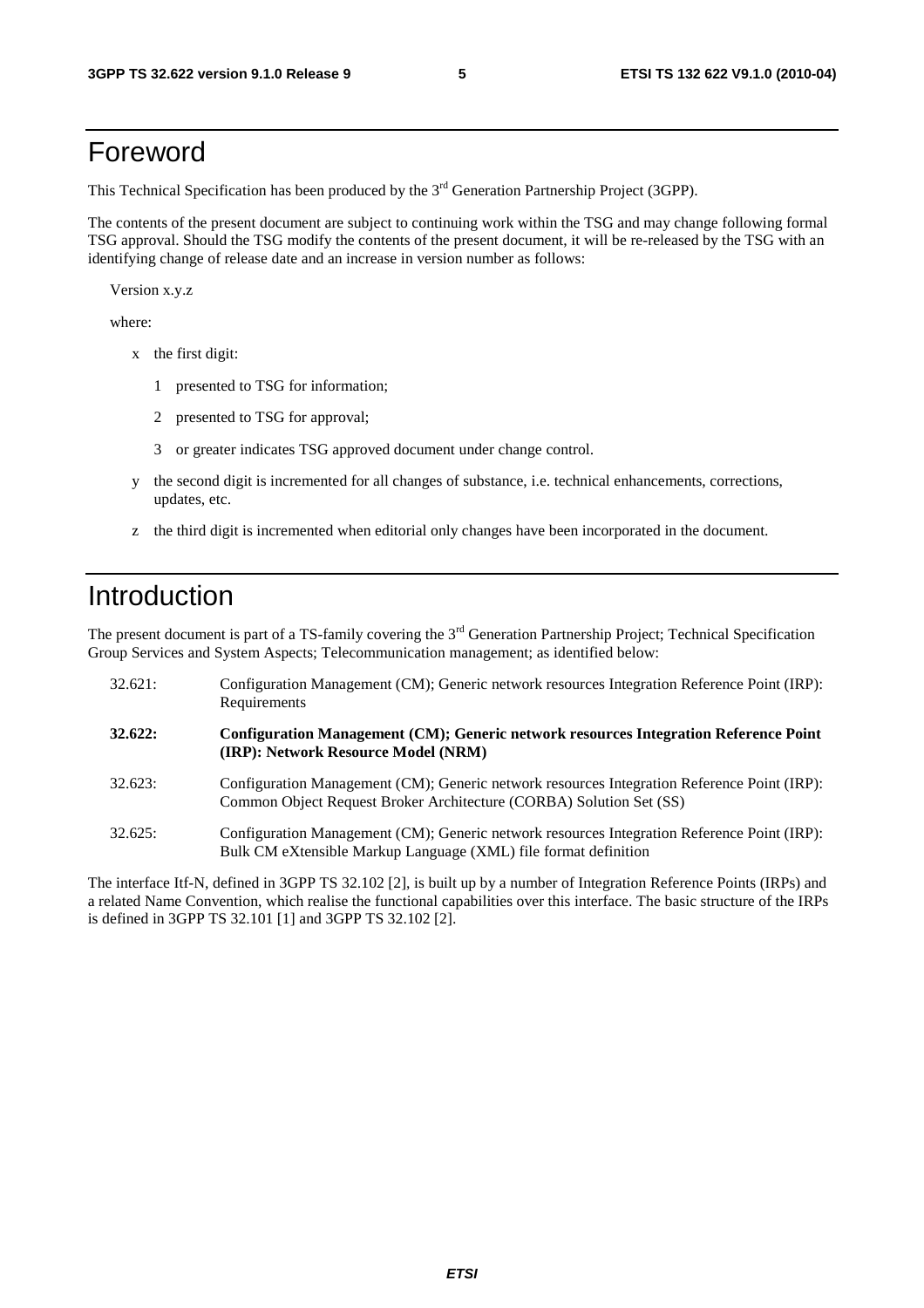# 1 Scope

The present document specifies the Generic network resource information that can be communicated between an IRPAgent and one or several IRPManagers for network management purposes.

This document specifies the semantics of information object class attributes and relations visible across the reference point in a protocol and technology neutral way. It does not define their syntax and encoding.

The document specifies the information in a generic manner in that the information specified is a base from which all other NRM IRP ISs such as GERAN NRM IRP IS [20] can inherit or have associations with.

## 2 References

The following documents contain provisions which, through reference in this text, constitute provisions of the present document.

- References are either specific (identified by date of publication, edition number, version number, etc.) or non-specific.
- For a specific reference, subsequent revisions do not apply.
- For a non-specific reference, the latest version applies. In the case of a reference to a 3GPP document (including a GSM document), a non-specific reference implicitly refers to the latest version of that document *in the same Release as the present document*.
- [1] 3GPP TS 32.101: "Telecommunication management; Principles and high level requirements".
- [2] 3GPP TS 32.102: "Telecommunication management; Architecture".
- [3] 3GPP TS 32.302: "Telecommunication management; Configuration Management (CM); Notification Integration Reference Point (IRP): Information Service (IS)".
- [4] 3GPP TS 32.150: "Telecommunication management; Integration Reference Point (IRP) Concept and Definitions".
- [5] 3GPP TS 32.312: "Telecommunication management; Generic Integration Reference Point (IRP) management; Information Service (IS)".
- [6] Void.
- [7] ITU-T Recommendation X.710 (1991): "Common Management Information Service Definition for CCITT Applications".
- [8] [10] Void.
- [11] 3GPP TS 32.111-2: "Telecommunication management; Fault Management; Part 2: Alarm Integration Reference Point (IRP): Information Service (IS)".
- [13] 3GPP TS 32.300: "Telecommunication management; Configuration Management (CM); Name convention for Managed Objects".
- [14] 3GPP TS 32.600: "Telecommunication management; Configuration Management (CM); Concept and high-level requirements".
- $[15] [16]$  Void.
- [17] 3GPP TS 32.662: "Telecommunication management; Configuration Management (CM); Kernel CM Information Service (IS)".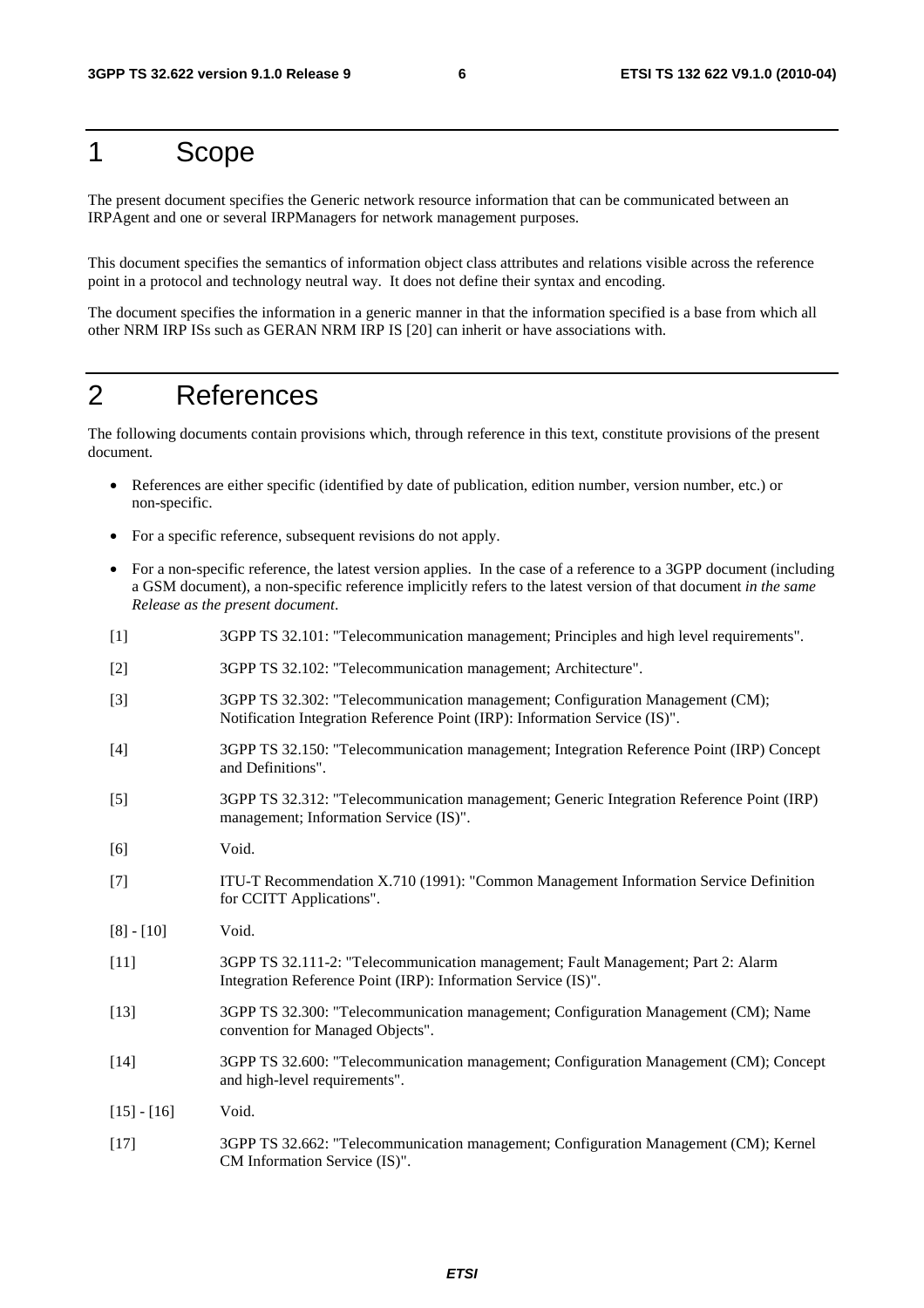- [18] 3GPP TS 32.152: "Telecommunication management; Integration Reference Point (IRP) Information Service (IS) Unified Modelling Language (UML) repertoire".
- [19] 3GPP TS 32.532: "Telecommunication management; Software Management Integration Reference Point (IRP); Information Service (IS)"
- [20] 3GPP TS 32.662: "Telecommunication management; Configuration Management (CM); GERAN network resources Integration Reference Point (IRP); Network Resource Model (NRM)".

# 3 Definitions and abbreviations

### 3.1 Definitions

For the purposes of the present document, the following terms and definitions apply. For terms and definitions not found here, please refer to 3GPP TS 32.101 [1], 3GPP TS 32.102 [2], 3GPP TS 32.150 [4] and 3GPP TS 32.600 [14].

**Association**: In general it is used to model relationships between Managed Objects. Associations can be implemented in several ways, such as:

- (1) name bindings,
- (2) reference attributes, and
- (3) association objects.

This IRP stipulates that containment associations shall be expressed through name bindings, but it does not stipulate the implementation for other types of associations as a general rule. These are specified as separate entities in the object models (UML diagrams). Currently however, all (non-containment) associations are modelled by means of reference attributes of the participating MOs.

**Information Object Class (IOC):** Within the context of all IRP IS specifications, IOC is the term used instead of MOC for a managed object class. MOC is used on the SS level. See also the definition of **Managed Object.**

**Managed Element (ME)**: An instance of the Managed Object Class ManagedElement.

**Managed Object (MO)**: In the context of the present document, a Managed Object (MO) is a software object that encapsulates the manageable characteristics and behaviour of a particular Network Resource. See also the def. of MO in TS 32.101 [1]. The MO is instance of a MO class (MOC) defined in a MIM/NRM. This class, within the context of this Information Service specification called **Information Object Class (IOC),** has attributes that provide information used to characterize the objects that belong to the class (the term "attribute" is taken from TMN and corresponds to a "property" according to CIM). Furthermore, an MO class can have operations that represent the behaviour relevant for that class (the term "operation" is taken from TMN and corresponds to a "method" according to CIM). An MO class may support notifications that provide information about an event occurrence within a network resource.

**Management Information Base (MIB)**: A MIB is an instance of an NRM and has some values on the defined attributes and associations specific for that instance. In the context of the present document, an MIB consists of:

- (1) a Name space (describing the MO containment hierarchy in the MIB through Distinguished Names),
- (2) a number of Managed Objects with their attributes and
- (3) a number of Associations between these MOs. Also note that TMN (ITU-T Recommendation X.710 [7]) defines a concept of a Management Information Tree (also known as a Naming Tree) that corresponds to the name space (containment hierarchy) portion of this MIB definition. Figure 3.1 depicts the relationships between a Name space and a number of participating MOs (the shown association is of a non-containment type)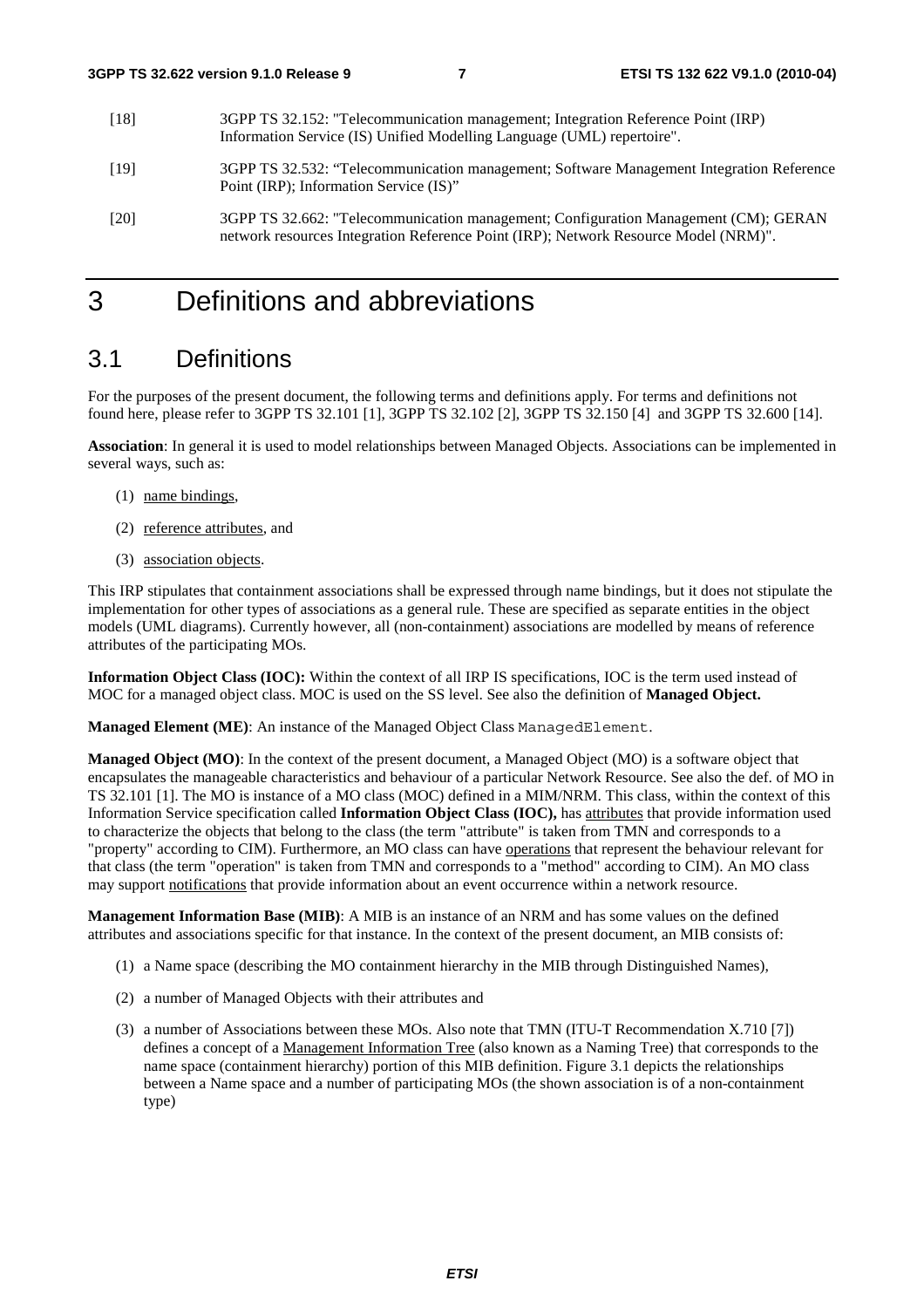

**Figure 3.1: Relationships between a Name space and a number of participating MOs** 

**Management Information Model (MIM)**: Also referred to as NRM – see the definition below.

**Name space**: A name space is a collection of names. The IRP name convention (see 3GPP TS 32.300 [13]) restricts the name space to a hierarchical containment structure, including its simplest form - the one-level, flat name space. All Managed Objects in a MIB shall be included in the corresponding name space and the MIB/name space shall only support a strict hierarchical containment structure (with one root object). A Managed Object that contains another is said to be the superior (parent); the contained Managed Object is referred to as the subordinate (child). The parent of all MOs in a single name space is called a Local Root. The ultimate parent of all MOs of all managed systems is called the Global Root.

**Network Resource Model (NRM)**: A model representing the actual managed telecommunications network resources that a System is providing through the subject IRP. An NRM describes Managed Object Classes, their associations, attributes and operations. The NRM is also referred to as "MIM" (see above), which originates from the ITU-T TMN.

**Node B:** A logical node responsible for radio transmission/reception in one or more cells to/from the User Equipment. It terminates the Iub interface towards the RNC.

### 3.2 Abbreviations

For the purposes of the present document, the following abbreviations apply:

| AUC         | <b>AUthentication Centre</b>                          |
|-------------|-------------------------------------------------------|
| <b>BG</b>   | <b>Border Gateway</b>                                 |
| <b>CIM</b>  | <b>Common Information Model</b>                       |
| CN          | Core Network                                          |
| DN          | Distinguished Name (see 3GPP TS 32.300 [13])          |
| EM          | <b>Element Manager</b>                                |
| <b>FM</b>   | <b>Fault Management</b>                               |
| <b>GGSN</b> | Gateway GPRS Support Node                             |
| <b>GMSC</b> | Gateway MSC                                           |
| <b>GPRS</b> | General Packet Radio System                           |
| <b>HLR</b>  | Home Location Register                                |
| <b>IOC</b>  | <b>Information Object Class</b>                       |
| <b>IRP</b>  | <b>Integration Reference Point</b>                    |
| Iub         | Interface between RNC and Node B                      |
| <b>LDAP</b> | <b>Lightweight Directory Access Protocol</b>          |
| ME          | <b>Managed Element</b>                                |
| <b>MIB</b>  | <b>Management Information Base</b>                    |
| <b>MIM</b>  | <b>Management Information Model</b>                   |
| <b>MIT</b>  | Management Information Tree (or Naming Tree)          |
| MO          | Managed Object                                        |
| <b>MOC</b>  | <b>Managed Object Class</b>                           |
| MOI         | Managed Object Instance                               |
| <b>MSC</b>  | Mobile Services Switching Centre                      |
| <b>NE</b>   | Network Element                                       |
| NM          | Network Manager                                       |
| <b>NR</b>   | <b>Network Resource</b>                               |
| <b>NRM</b>  | <b>Network Resource Model</b>                         |
| <b>OSI</b>  | Open Systems Interconnection                          |
| <b>PM</b>   | Performance Management                                |
| <b>RDN</b>  | Relative Distinguished Name (see 3GPP TS 32.300 [13]) |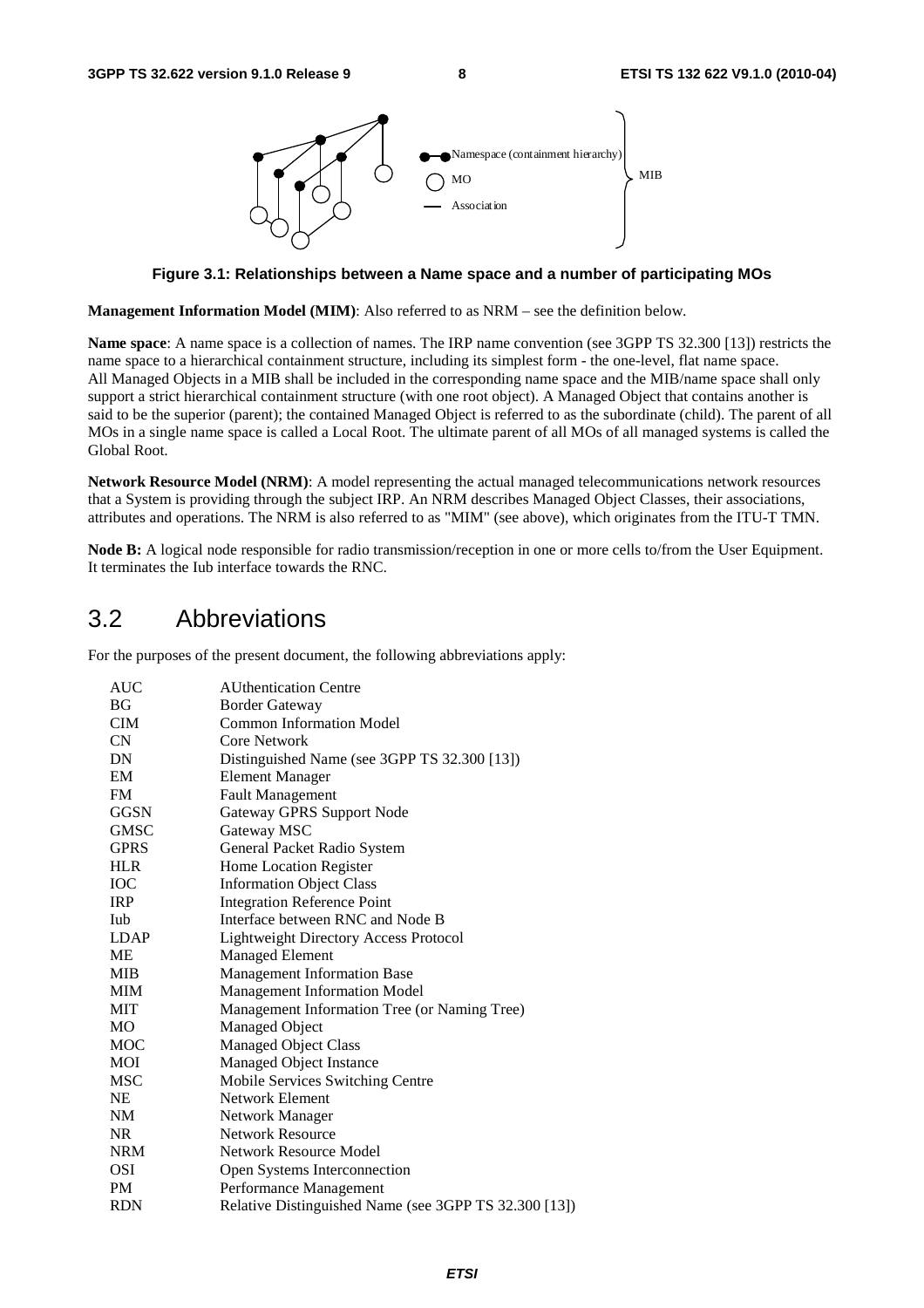| <b>RNC</b>       | Radio Network Controller                     |
|------------------|----------------------------------------------|
| <b>SGSN</b>      | Serving GPRS Support Node                    |
| <b>SMI</b>       | <b>Structure of Management Information</b>   |
| <b>SMS</b>       | <b>Short Message Service</b>                 |
| SMS-GMSC         | <b>SMS Gateway MSC</b>                       |
| <b>SMS-IWMSC</b> | SMS Interworking MSC                         |
| <b>SNMP</b>      | Simple Network Management Protocol           |
| SS.              | <b>Solution Set</b>                          |
| <b>TMN</b>       | <b>Telecommunications Management Network</b> |
| <b>UML</b>       | Unified Modelling Language                   |
| <b>UMTS</b>      | Universal Mobile Telecommunications System   |
| <b>VLR</b>       | Visitor Location Register                    |
| <b>WBEM</b>      | Web-Based Enterprise Management              |
| <b>XML</b>       | eXtensible Mark-up Language                  |
|                  |                                              |

## 4 Compliance rules

The following defines the meaning of Mandatory and Optional IOC attributes and associations between IOCs, in Solution Sets to the IRP IS defined by the present document:

- The IRPManager shall support all mandatory attributes/associations. The IRPManager shall be prepared to receive information related to mandatory as well as optional attributes/associations without failure; however the IRPManager does not have to support handling of the optional attributes/associations.
- The IRPAgent shall support all mandatory attributes/associations. It may support optional attributes/associations.

An IRPAgent that incorporates vendor-specific extensions shall support normal communication with a 3GPP SA5-compliant IRPManager with respect to all Mandatory and Optional managed object classes, attributes, associations, operations, parameters and notifications without requiring the IRPManager to have any knowledge of the extensions.

Given that

- rules for vendor-specific extensions remain to be fully specified, and
- many scenarios under which IRPManager and IRPAgent interwork may exist,

it is recognised that the IRPManager, even though it is not required to have knowledge of vendor-specific extensions, may be required to be implemented with an awareness that extensions can exist and behave accordingly.

# 5 Modelling approach

See 3GPP TS 32.102 [2] clause 10.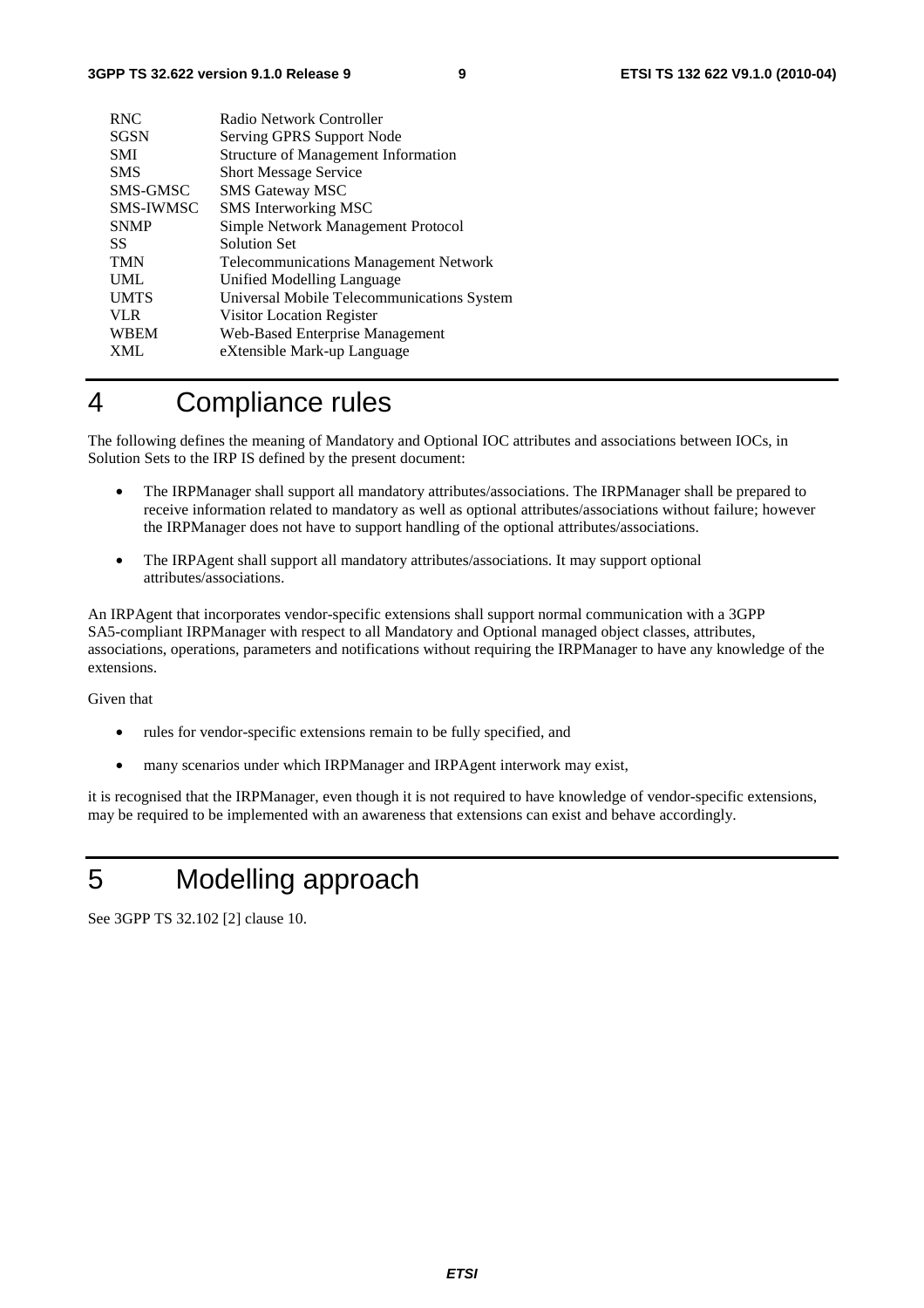# 6 Information Object Class (IOC) definitions

# 6.1 Information Object Classes

## 6.1.1 Imported Information entities and local labels

| Label reference                                                     | <b>Local label</b>              |
|---------------------------------------------------------------------|---------------------------------|
| 3GPP TS 32.111-2 [11], notification, notifyAckStateChanged          | notifyAckStateChanged           |
| 3GPP TS 32.662 [17], notification, notifyAttributeValueChanged      | notifyAttributeValueChanged     |
| 3GPP TS 32.111-2 [11], notification, notifyChangedAlarm             | notifyChangedAlarm              |
| 3GPP TS 32.111-2 [11], notification, notifyClearedAlarm             | notifyClearedAlarm              |
| 3GPP TS 32.111-2 [11], notification, notifyComments                 | notifyComments                  |
| 3GPP TS 32.111-2 [11], notification, notifyNewAlarm                 | notifyNewAlarm                  |
| 3GPP TS 32.662 [17], notification, notifyObjectCreation             | notifyObjectCreation            |
| 3GPP TS 32.662 [17], notification, notifyObjectDeletion             | notifyObjectDeletion            |
| 3GPP TS 32.111-2 [11], notification, notifyAlarmListRebuilt         | notifyAlarmListRebuilt          |
| 3GPP TS 32.111-2 [11], notification, notifyPotentialFaultyAlarmList | notifyPotentialFaultyAlarmList  |
| 3GPP TS 32.532 [19], notification, notifyDownloadNESwStatusChanged  | notifyDownloadNESwStatusChanged |
| 3GPP TS 32.532 [19], notification, notifyInstallNESwStatusChanged   | notifyInstallNESwStatusChanged  |
| 3GPP TS 32.532 [19], notification, notifyActivateNESwStatusChanged  | notifyActivateNESwStatusChanged |
| 3GPP TS 32.312 [5], Support IOC, ManagedGenericIRP                  | ManagedGenericIRP               |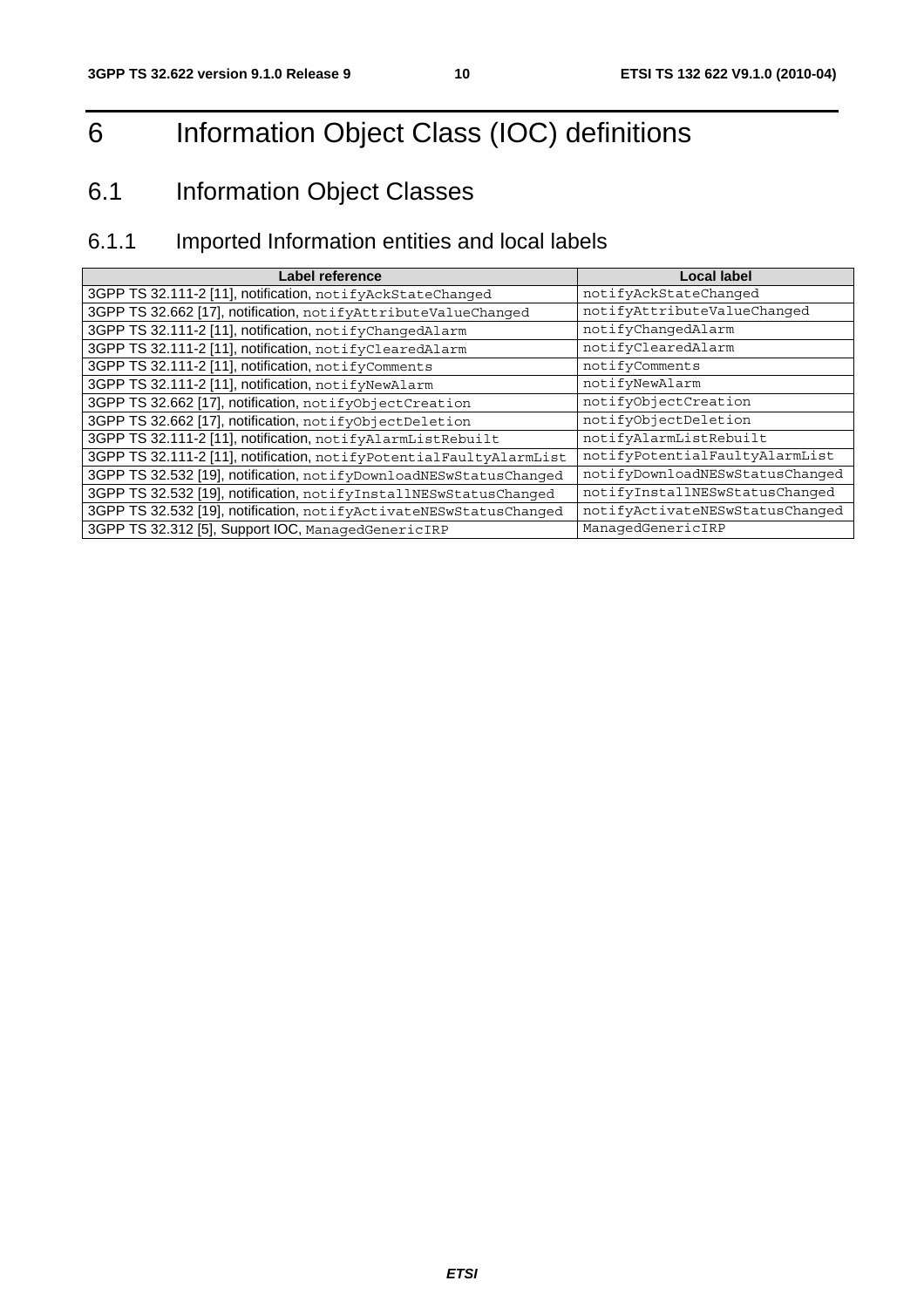### 6.1.2 Class diagram

#### 6.1.2.1 Attributes and relationships

This subclause depicts the set of classes (i.e Information Object Classes (IOCs) and Support IOCs) that encapsulate information relevant for this service. This sub-clause provides the overview of all information object classes in UML. Subsequent clauses provide more detailed specification of various aspects of these information object classes.

Figure 6.1 shows the containment/naming hierarchy and the associations of the classes defined in the present document.



NOTE 1: ManagedElement may be contained in either a SubNetwork or a MeContext instance (also shown by the {xor} constraint), or have no parent instance at all.

NOTE 2: Void

NOTE 3: Each instance of the VsDataContainer shall only be contained under one IOC. The VsDataContainer can be contained under IOCs defined in other NRMs.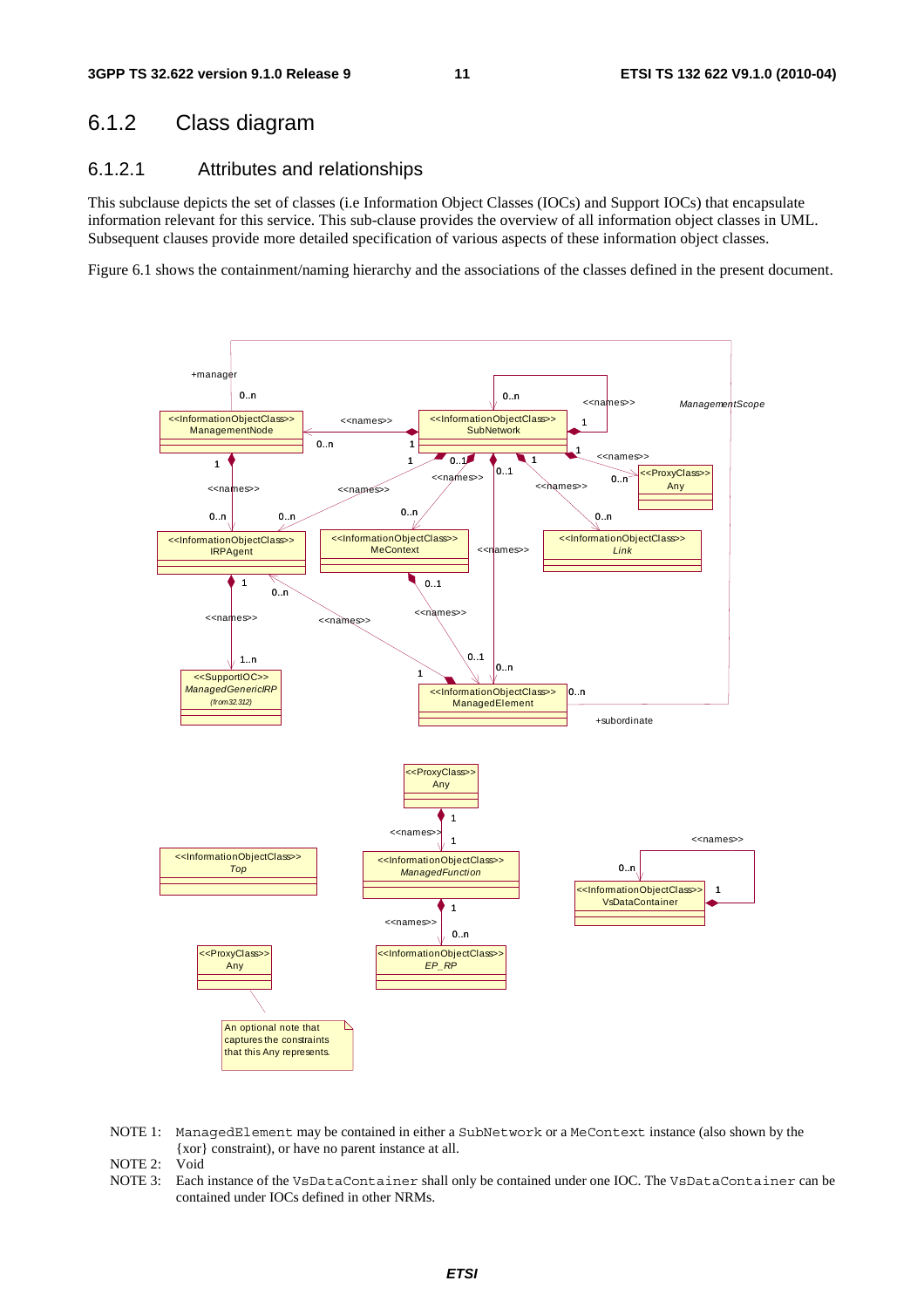- NOTE 4: If the configuration contains several instances of SubNetwork, exactly one SubNetwork instance shall directly or indirectly contain all the other SubNetwork instances.
- NOTE 5: The SubNetwork instance not contained in any other instance of SubNetwork is referred to as "the root SubNetwork instance".
- NOTE 6: ManagementNode shall be contained in the root SubNetwork instance.
- NOTE 7: If contained in a SubNetwork instance, IRPAgent shall be contained in the root SubNetwork instance.
- NOTE 8: For a clarification on the choice of containment of the IRPAgent (since it has three possible parents), see the def. of IRPAgent.

#### **Figure 6.1: Generic NRM Containment/Naming and Association diagram**

Each Managed Object is identified with a Distinguished Name (DN) according to 3GPP TS 32.300 [13] that expresses its containment hierarchy. As an example, the DN of a ManagedElement instance could have a format like:

SubNetwork=Sweden,MeContext =MEC-Gbg-1, ManagedElement=RNC-Gbg-1.



NOTE 1: Void<br>NOTE 2: Each

Each instance of the VsDataContainer shall only be contained under one IOC. The VsDataContainer can be contained under IOCs defined in other NRMs by virtue of inheritance from the GENERIC NRM.

#### **Figure 6.2: VsDataContainer Containment/Naming and Association in GENERIC NRM diagram**

The VsDataContainer is only used for the Bulk CM IRP.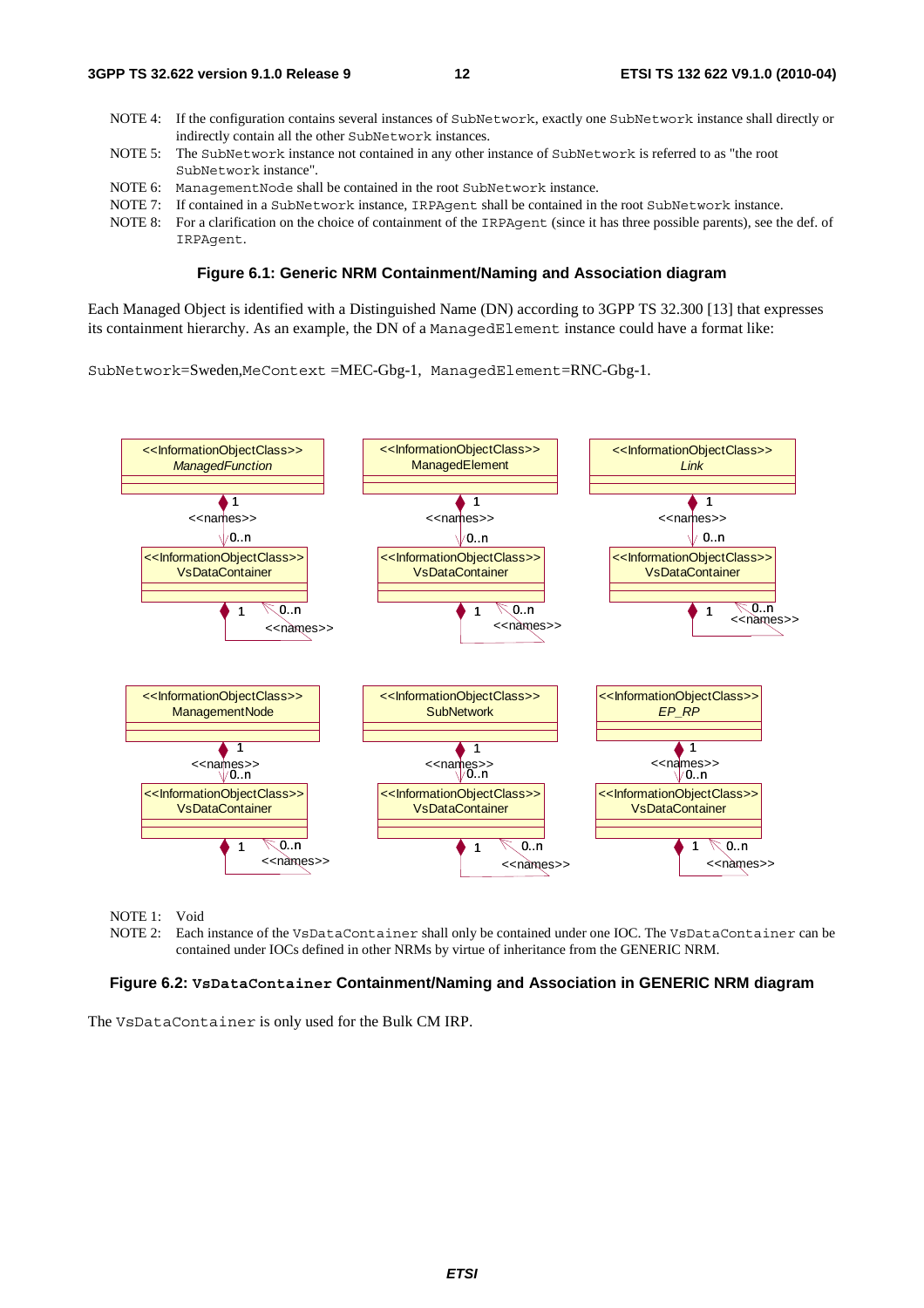#### 6.1.2.2 Inheritance

This clause depicts the inheritance relationships that exist between information object classes.

Figure 6.3 shows the inheritance diagram.



**Figure 6.3: Generic Network Resource Model IRP Inheritance Hierarchy**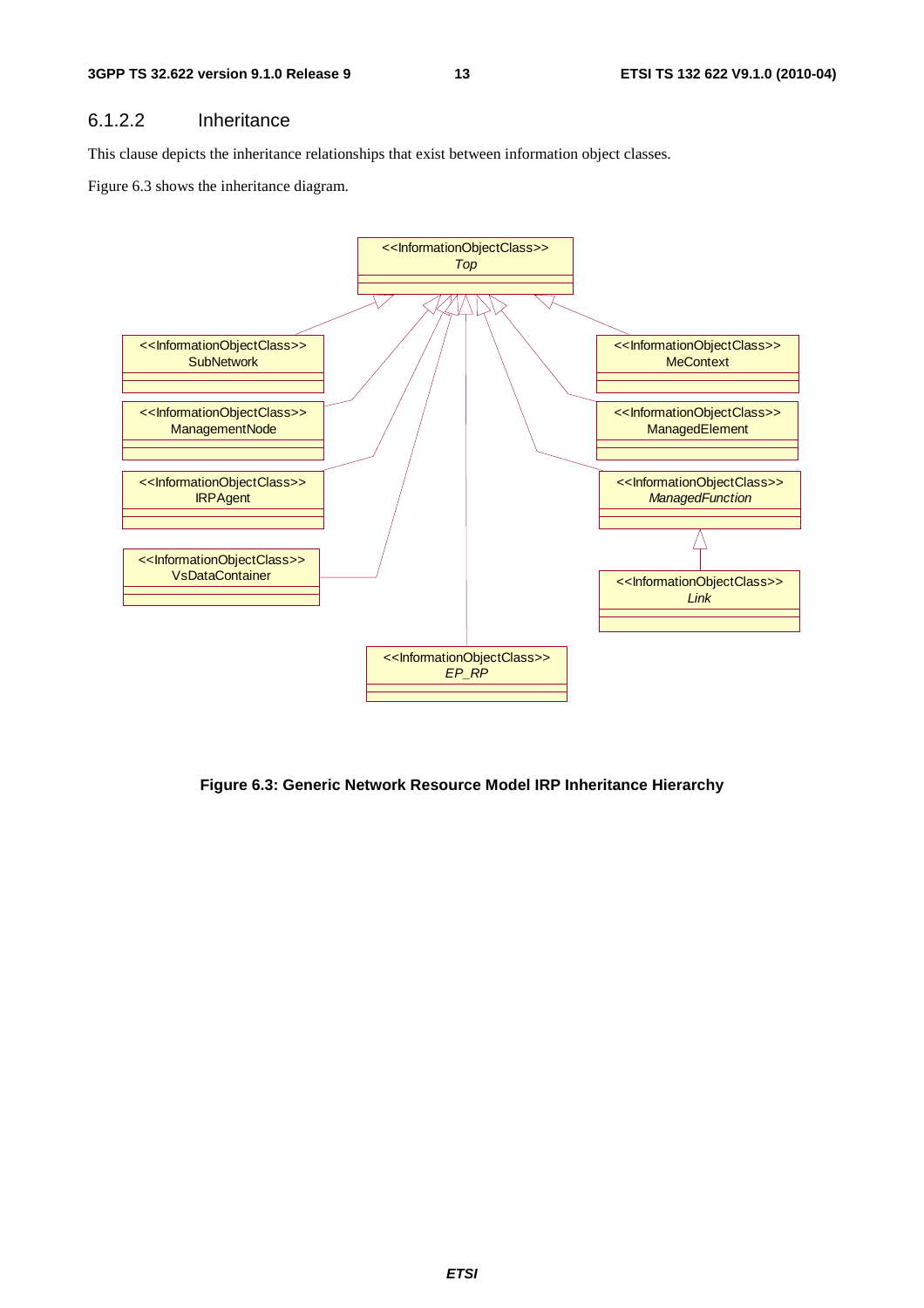### 6.1.3 Information object class definitions

6.1.3.1 Any

#### 6.1.3.1.1 Definition

This class represents the classes (e.g. IOC or SupportIOC) that are not defined in this specification but are or will be defined in other IRP specification(s).

#### 6.1.3.2 IRPAgent

#### 6.1.3.2.1 Definition

This IOC represents the functionality of an IRPAgent. It shall be present. For a definition of IRPAgent, see 3GPP TS 32.102 [2].

The IRPAgent will be contained under an IOC as follows (only one of the options shall be used):

- 1. ManagementNode, if the configuration contains a ManagementNode;
- 2. SubNetwork, if the configuration contains a SubNetwork and no ManagementNode;
- 3. ManagedElement, if the configuration contains no ManagementNode or SubNetwork.

#### 6.1.3.2.2 Attributes

#### **Attributes of IRPAgent**

| <b>Attribute Name</b> | <b>Support Qualifier</b> | <b>Read Qualifier</b> | <b>Write Qualifier</b> |
|-----------------------|--------------------------|-----------------------|------------------------|
| iRPAgentId            |                          |                       |                        |
| svstemDN              |                          | м                     |                        |

#### 6.1.3.2.3 Void

#### 6.1.3.2.4 Notifications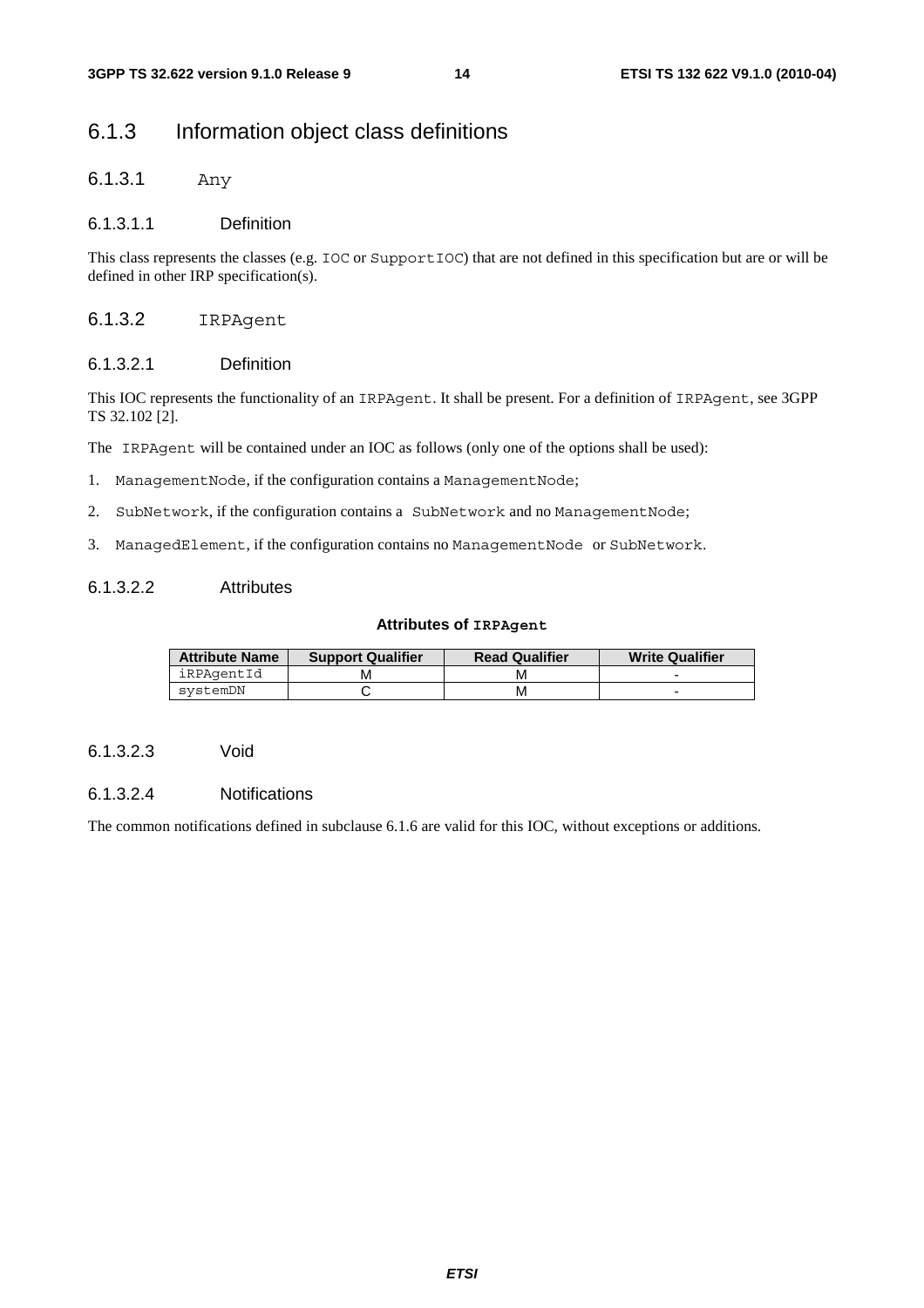#### 6.1.3.3 ManagedElement

#### 6.1.3.3.1 Definition

This IOC represents telecommunications equipment or TMN entities within the telecommunications network that performs Managed Element (ME) functions, i.e. provides support and/or service to the subscriber. An ME communicates with a manager (directly or indirectly) over one or more interfaces for the purpose of being monitored and/or controlled. MEs may or may not additionally perform element management functionality. An ME contains equipment that may or may not be geographically distributed. An ME is often referred to as a "Network Element".

A ManagedElement may be contained in either a SubNetwork or in a MeContext instance. A single ManagedElement seen over the Itf-N may also exist stand-alone with no parent at all.

The ManagedElement IOC may be used to represent combined ME functionality (as indicated by the managedElementType attribute and the contained instances of different functional IOCs).

Single function ManagedElement IOC instances will have a 1..1 containment relationship to a function IOC instance (in this context a function IOC instance is an instance of an IOC derived from the ManagedFunction IOC). Multiple function ManagedElement instances will have a 1..N containment relationship to function IOC instances.

NOTE: For some specific functional IOCs a 1..N containment relationship is permitted. The specific functional entities are identified in the NRMs that define subclasses of ManagedFunction.

#### 6.1.3.3.2 Attributes

#### **Attributes of ManagedElement**

| <b>Attribute Name</b> | <b>Support Qualifier</b> | <b>Read Qualifier</b> | <b>Write Qualifier</b> |
|-----------------------|--------------------------|-----------------------|------------------------|
| managedElementId      |                          | M                     |                        |
| dnPrefix              | M                        | м                     |                        |
| managedElementType    | M                        | М                     |                        |
| userLabel             |                          | м                     | м                      |
| vendorName            |                          | М                     |                        |
| userDefinedState      | м                        | м                     | м                      |
| locationName          |                          | м                     |                        |
| swVersion             |                          | м                     |                        |
| managedBy             |                          | M                     |                        |

#### 6.1.3.3.3 Attribute constraints

Attribute constrains for dnPrefix: The attribute dnPrefix shall be supported if an instance of ManagedElement is the local root instance of the MIB. Otherwise the attribute shall be absent or carry no information.

#### 6.1.3.3.4 Void

#### 6.1.3.3.5 Notifications

The common notifications defined in subclause 6.1.6 are valid for this IOC, without exceptions or additions.

In addition, the following notifications are specific to only ManagedElement IOC.

| <b>Name</b>                     | Qualifier                                         | <b>Notes</b> |
|---------------------------------|---------------------------------------------------|--------------|
| notifyDownloadNESwStatusChanged | See Software Management IRP (3GPP TS 32.532 [19]) |              |
| notifyInstallNESwStatusChanged  | See Software Management IRP (3GPP TS 32.532 [19]) |              |
| notifyActivateNESwStatusChanged | See Software Management IRP (3GPP TS 32.532 [19]) |              |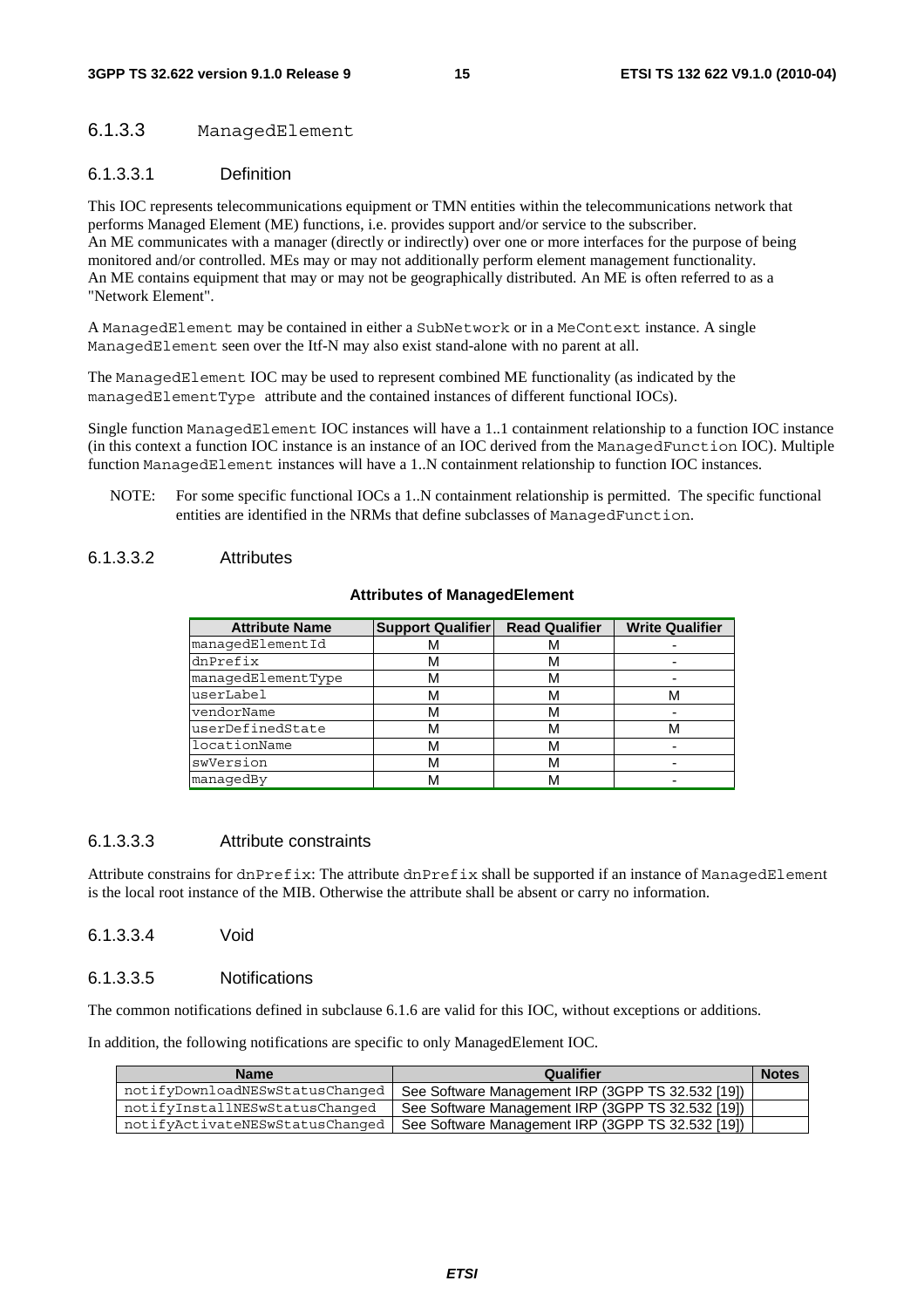#### 6.1.3.4 ManagedFunction

#### 6.1.3.4.1 Definition

This IOC is provided for sub-classing only. It provides attribute(s) that are common to functional IOCs. Note that a ManagedElement may contain several managed functions. The ManagedFunction may be extended in the future if more common characteristics to functional objects are identified.

#### 6.1.3.4.2 Attributes

#### **Attributes of ManagedFunction**

| <b>Attribute Name</b> | <b>Support Qualifier</b> | <b>Read Qualifier</b> | <b>Write Qualifier</b> |
|-----------------------|--------------------------|-----------------------|------------------------|
| luserLabel            | M                        | M                     | M                      |

#### 6.1.3.5 ManagementNode

#### 6.1.3.5.1 Definition

This IOC represents a telecommunications management system (EM) within the TMN that contains functionality for managing a number of ManagedElements (MEs). The management system communicates with the MEs directly or indirectly over one or more interfaces for the purpose of monitoring and/or controlling these MEs.

This class has similar characteristics as the ManagedElement. The main difference between these two classes is that the ManagementNode has a special association to the managed elements that it is responsible for managing.

#### 6.1.3.5.2 Attributes

#### **Attributes of ManagementNode**

| <b>Attribute Name</b> | <b>Support Qualifier</b> | <b>Read Qualifier</b> | <b>Write Qualifier</b> |
|-----------------------|--------------------------|-----------------------|------------------------|
| managementNodeId      |                          | ΙVΙ                   |                        |
| userLabel             | M                        | м                     | ΙVΙ                    |
| vendorName            |                          | м                     |                        |
| luserDefinedState     | M                        | м                     | ΙVΙ                    |
| locationName          | М                        | м                     |                        |
| swVersion             |                          | M                     |                        |
| managedElements       |                          | M                     |                        |

#### 6.1.3.5.3 Void

#### 6.1.3.5.4 Notifications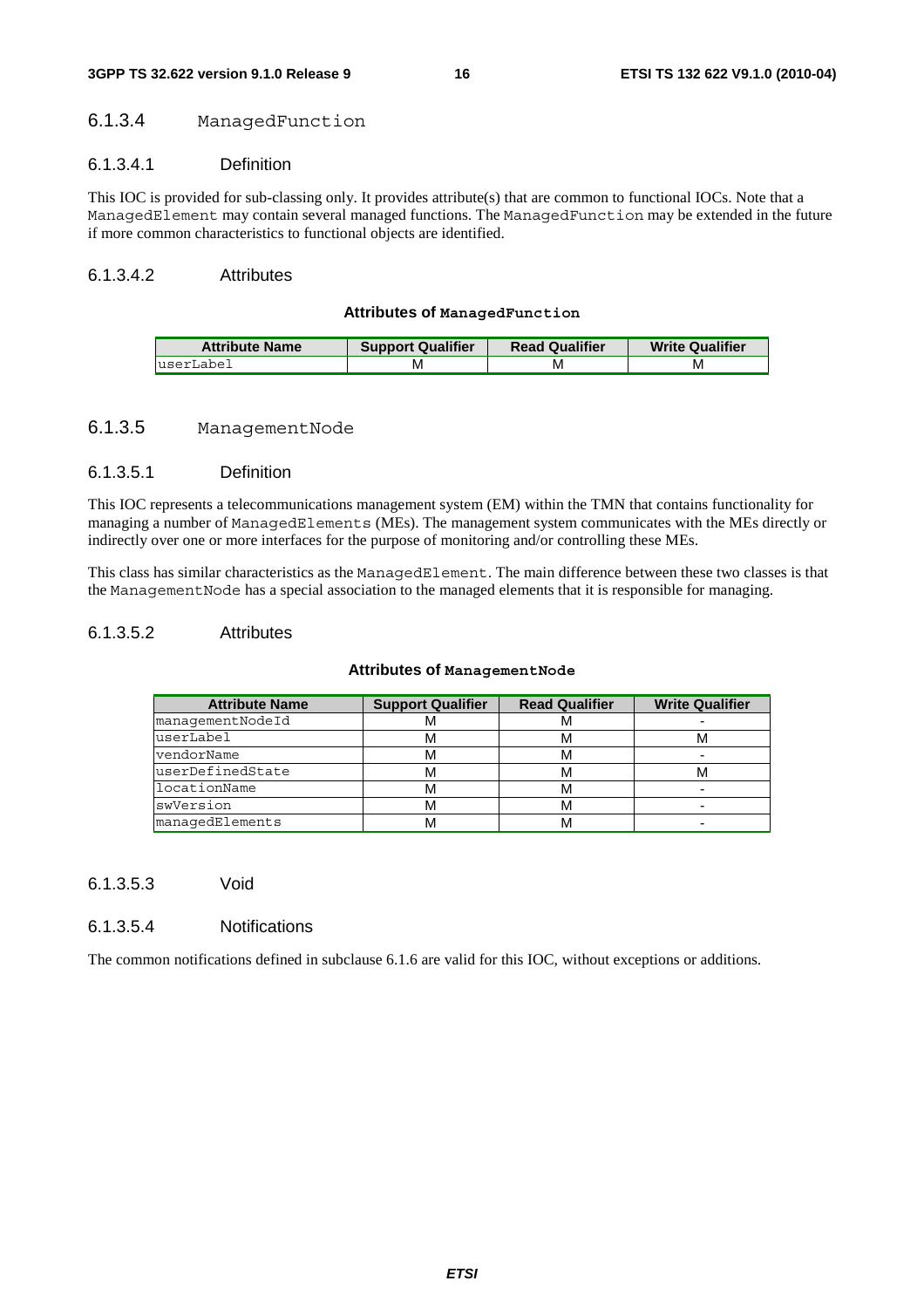#### 6.1.3.6 MeContext

#### 6.1.3.6.1 Definition

This IOC is introduced for naming purposes. It may support creation of unique DNs in scenarios when some MEs have the same RDNs due to the fact that they have been manufacturer pre-configured.

If some MEs have the same RDNs (for the above mentioned reason) and they are contained in the same SubNetwork instance, some measure shall be taken in order to assure the global uniqueness of DNs for all IOC instances under those MEs. One way could be to set different dnPrefix for those NEs, but that would require either that:

- a) all LDNs or DNs are locally modified using the new dnPrefix for the upper portion of the DNs, or
- b) a mapping (translation) of the old LDNs or DNs to the new DNs every time they are used externally, e.g. in alarm notifications.

As both the two alternatives above may involve unacceptable drawbacks (as the old RDNs for the MEs then would have to be changed or mapped to new values), using MeContext offers a new alternative to resolve the DN creation. Using MeContext as part of the naming tree (and thus the DN) means that the dnPrefix, including a unique MeContext for each ME, may be directly concatenated with the LDNs, without any need to change or map the existing ME RDNs to new values.

MeContext have 0..N instances. It may exist even if no SubNetwork exists. Every instance of MeContext contains exactly one ManagedElement during steady-state operations.

#### 6.1.3.6.2 Attributes

#### **Attributes of MeContext**

|             | Attribute Name   Support Qualifier | <b>Read Qualifier</b> | <b>Write Qualifier</b> |
|-------------|------------------------------------|-----------------------|------------------------|
| meContextId |                                    |                       | -                      |
| dnPrefix    |                                    | M                     | -                      |

#### 6.1.3.6.3 Attribute constraints

Attribute constrains for dnPrefix: The attribute dnPrefix shall be supported if an instance of MeContext is the local root instance of the MIB. Otherwise the attribute shall be absent or carry no information.

6.1.3.6.4 Void

#### 6.1.3.6.5 Notifications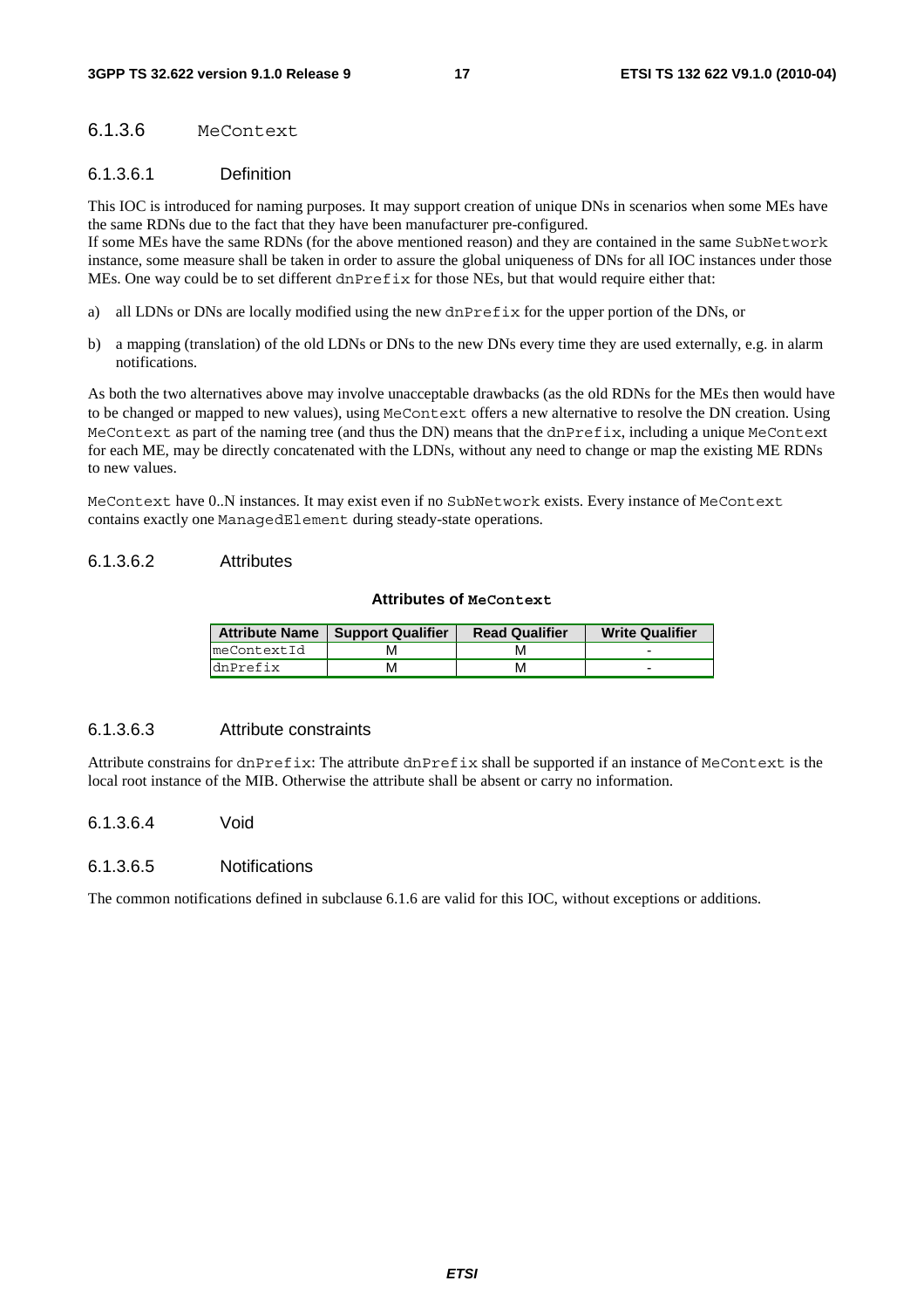#### 6.1.3.7 SubNetwork

#### 6.1.3.7.1 Definition

This IOC represents a set of managed entities as seen over the Itf-N.

There may be zero or more instances of a SubNetwork. It shall be present if either a ManagementNode or multiple ManagedElements are present (i.e. ManagementNode and multiple ManagedElement instances shall have SubNetwork as parent).

The SubNetwork instance not contained in any other instance of SubNetwork is referred to as "the root SubNetwork instance".

#### 6.1.3.7.2 Attributes

#### **Attributes of SubNetwork**

| <b>Attribute Name</b>  | <b>Support Qualifier</b> | <b>Read Qualifier</b> | <b>Write Qualifier</b> |
|------------------------|--------------------------|-----------------------|------------------------|
| subNetworkId           |                          |                       |                        |
| dnPrefix               | M                        |                       | -                      |
| userLabel              | м                        |                       |                        |
| userDefinedNetworkType | м                        |                       | -                      |
| setOfMcc               | м                        |                       | -                      |

#### 6.1.3.7.3 Attribute constraints

Attribute constrains for dnPrefix: The attribute dnPrefix shall be supported if an instance of SubNetwork is the local root instance of the MIB. Otherwise the attribute shall be absent or carry no information.

Attribute constrains for setOfMcc: If there may be more than one MCC value in the SubNetwork instance, the attribute setOfMcc is mandatory. Otherwise it is optional.

6.1.3.7.4 Void

#### 6.1.3.7.5 Notifications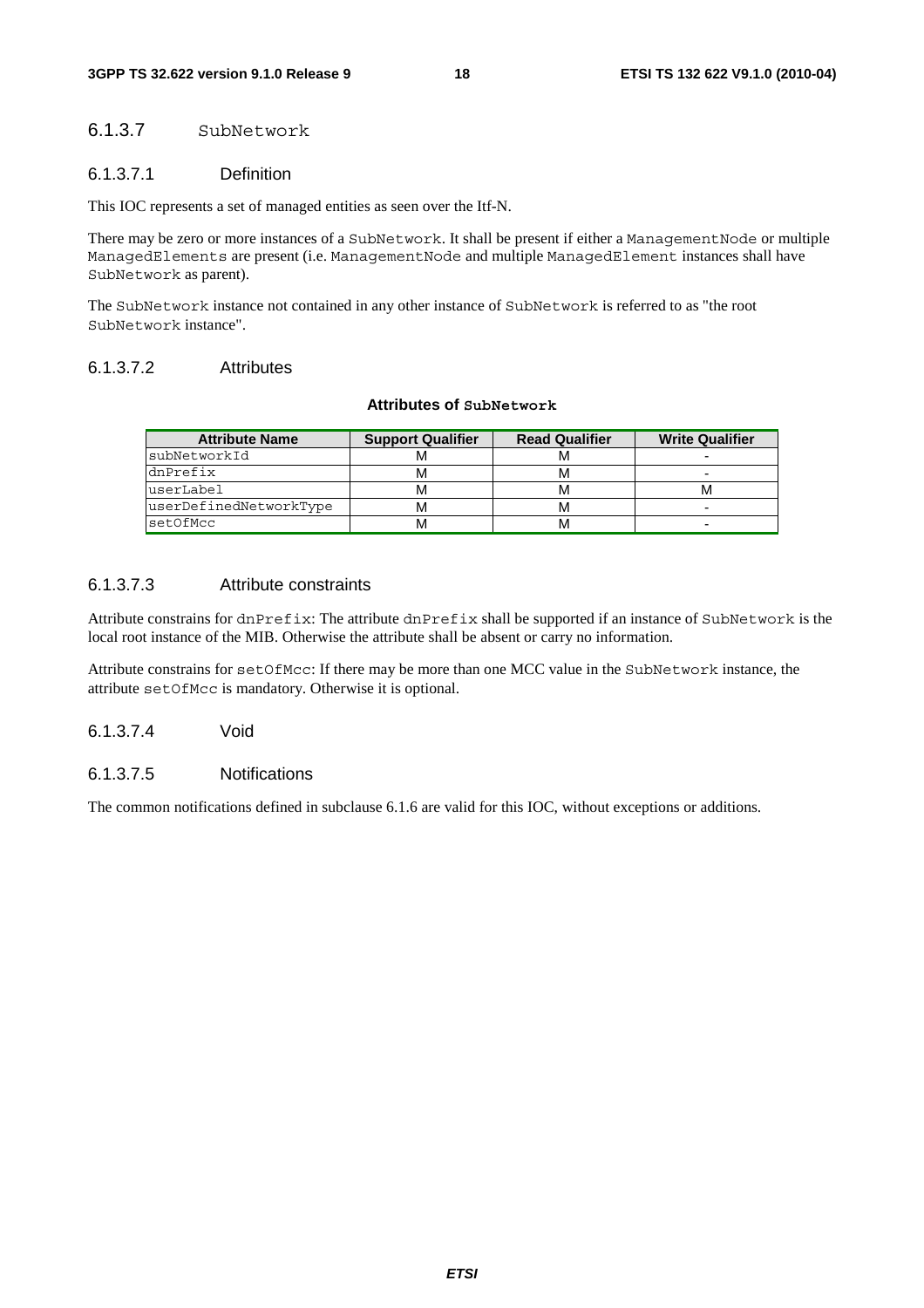### 6.1.3.8 Top

#### 6.1.3.8.1 Definition

This IOC is introduced for generalisation purposes. All information object classes defined in all TS that claim to be conformant to 32.102 [2] shall inherit from Top.

#### 6.1.3.8.2 Attributes

#### **Attributes of Top**

| <b>Attribute Name</b> | <b>Support Qualifier</b> | <b>Read Qualifier</b> | <b>Write Qualifier</b> |
|-----------------------|--------------------------|-----------------------|------------------------|
| <b>objectClass</b>    |                          |                       |                        |
| objectInstance        | м                        |                       |                        |

#### 6.1.3.9 VsDataContainer

#### 6.1.3.9.1 Definition

The VsDataContainer managed object is a container for vendor specific data. The number of instances of the VsDataContainer can differ from vendor to vendor. This IOC shall only be used by the Bulk CM IRP for all the NRMs.

#### 6.1.3.9.2 Attributes

#### **Attributes of VsDataContainer**

| <b>Attribute Name</b>      | <b>Support Qualifier</b> | <b>Read Qualifier</b> | <b>Write Qualifier</b> |
|----------------------------|--------------------------|-----------------------|------------------------|
| vsDataContainerId          | м                        | M                     |                        |
| vsDataType                 | м                        | M                     |                        |
| vsData                     |                          | M                     |                        |
| <b>s</b> DataFormatVersion | м                        | M                     | ۰                      |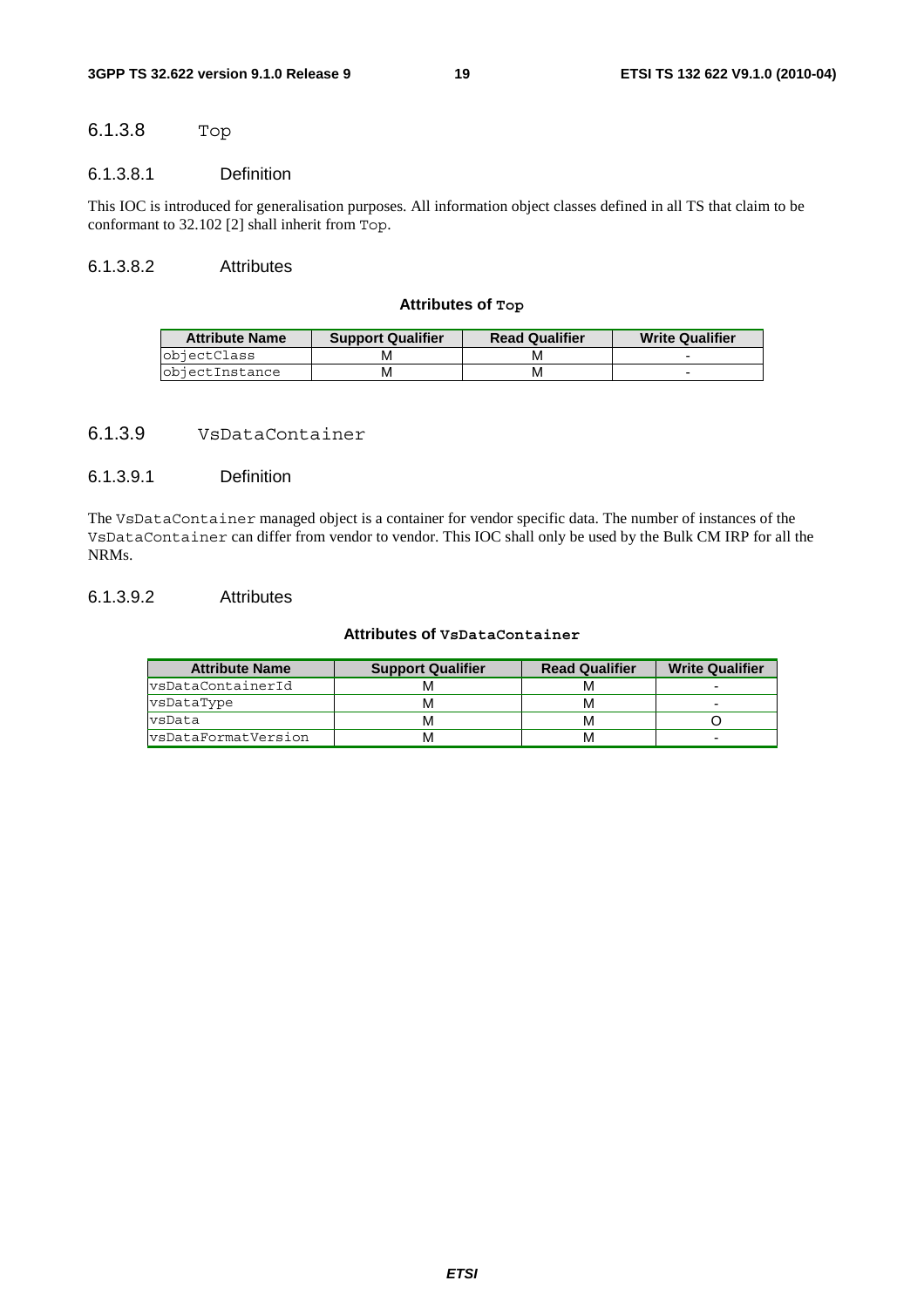### 6.1.3.10 Link

#### 6.1.3.10.1 Definition

This IOC represents a communication link or reference point between two network entities. The Link IOC does not indicate whether the represented communication link or reference point is a physical or logical entity.

This IOC cannot be instantiated. It is defined for sub-classing purposes.

For the subclasses of Link, the following rules apply:

- 1. The subclass names shall have the form "Link\_<X>\_<Y>", where <X> is a string that represents the IOC at one end of the association related to the particular Link subclass, and <Y> is a string that represents the IOC at the other end of the association. For the order of the two strings,  $\langle X \rangle$  shall come alphabetically before  $\langle Y \rangle$ .
- 2. In case  $\langle X \rangle$  and  $\langle Y \rangle$  are YvyFunction IOCs (inheriting from ManagedFunction and on first level below ManagedElement), the  $\langle X \rangle$  and  $\langle Y \rangle$  strings shall have the same form as the legal values of the managedElementType attribute (see clause 6.5.1), e.g. "Auc". Otherwise  $\langle X \rangle$  and  $\langle Y \rangle$  shall be the full IOC names.

Thus, two valid examples of Link subclass names would be: Link\_As\_Cscf and Link\_Mrfc\_Mrfp.

#### 6.1.3.10.2 Attributes

#### **Attributes of Link**

| <b>Attribute Name</b> | <b>Support Qualifier</b> | <b>Read Qualifier</b> | <b>Write Qualifier</b> |
|-----------------------|--------------------------|-----------------------|------------------------|
| linkId                | м                        | м                     |                        |
| luserLabel            |                          | М                     | м                      |
| aEnd                  | м                        | м                     |                        |
| zEnd                  |                          | м                     |                        |
| linkType              |                          | М                     |                        |
| protocolName          |                          | М                     |                        |
| protocolVersion       |                          | м                     |                        |

#### 6.1.3.10.3 Void

#### 6.1.3.10.4 Notifications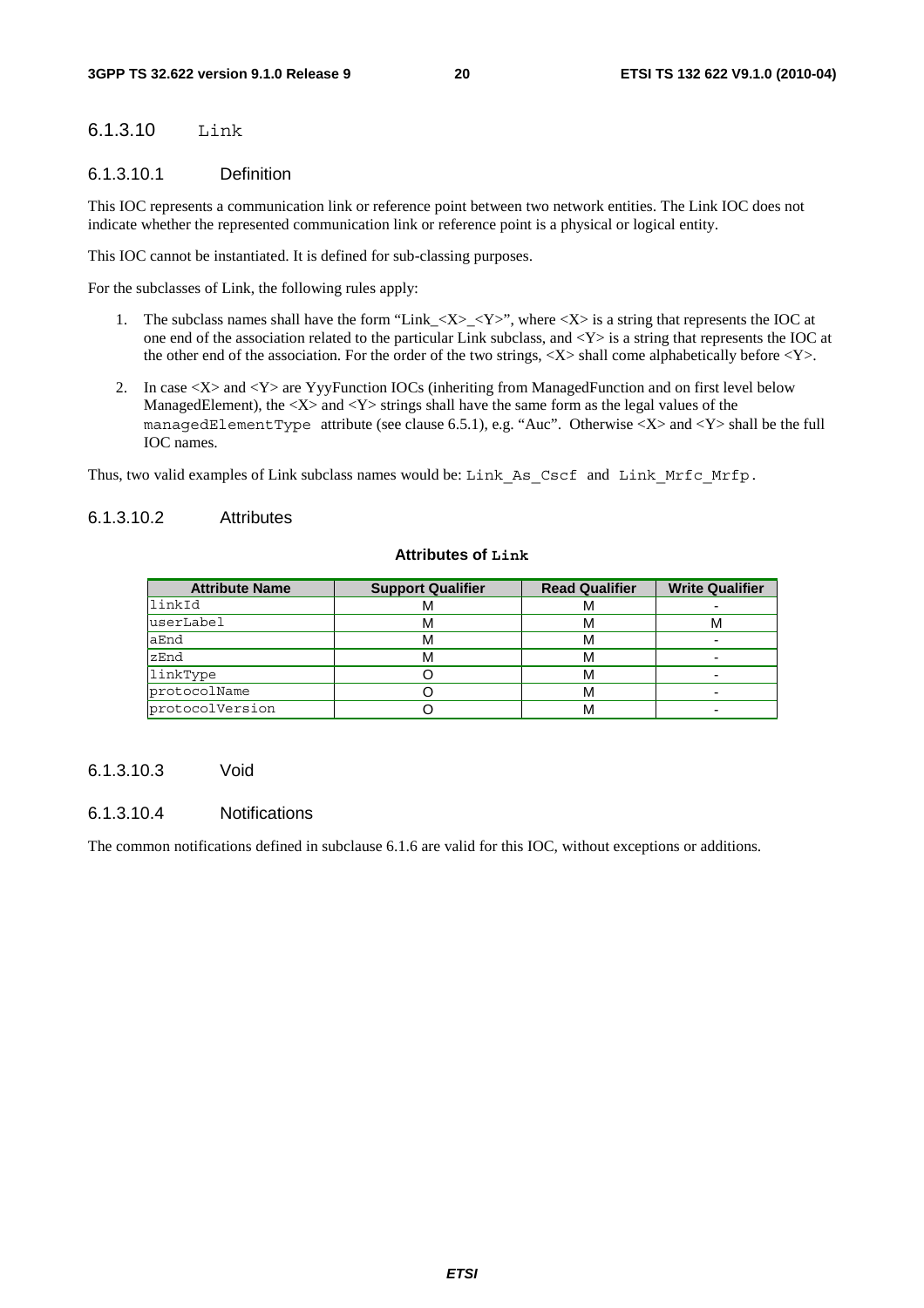### 6.1.3.11 EP\_RP

#### 6.1.3.11.1 Definition

This IOC represents an end point of a link used across a reference point between two network entities.

This IOC cannot be instantiated. It is defined for sub-classing purposes. The detailed subclassed IOC, e.g. EP\_X2, will be defined in E-UTRAN NRM IRP, by inheriting from this EP\_RP.

For naming the subclasses of EP\_RP, the following rules shall apply:

• The name of the subclassed IOC shall have the form "EP\_ $\langle rp \rangle$ ", where  $\langle rp \rangle$  is a string that represents the name of the reference point.

Thus, two valid examples of EP\_RP subclassed IOC names would be: EP\_S1\_and EP\_X2.

#### 6.1.3.11.2 Attributes

#### **Attributes of** EP\_RP

| <b>Attribute Name</b> | <b>Support Qualifier</b> | <b>Read Qualifier</b> | <b>Write Qualifier</b> |
|-----------------------|--------------------------|-----------------------|------------------------|
|                       |                          | M                     |                        |
| farEndEntity          |                          | м                     |                        |
| luserLabel            |                          | м                     | м                      |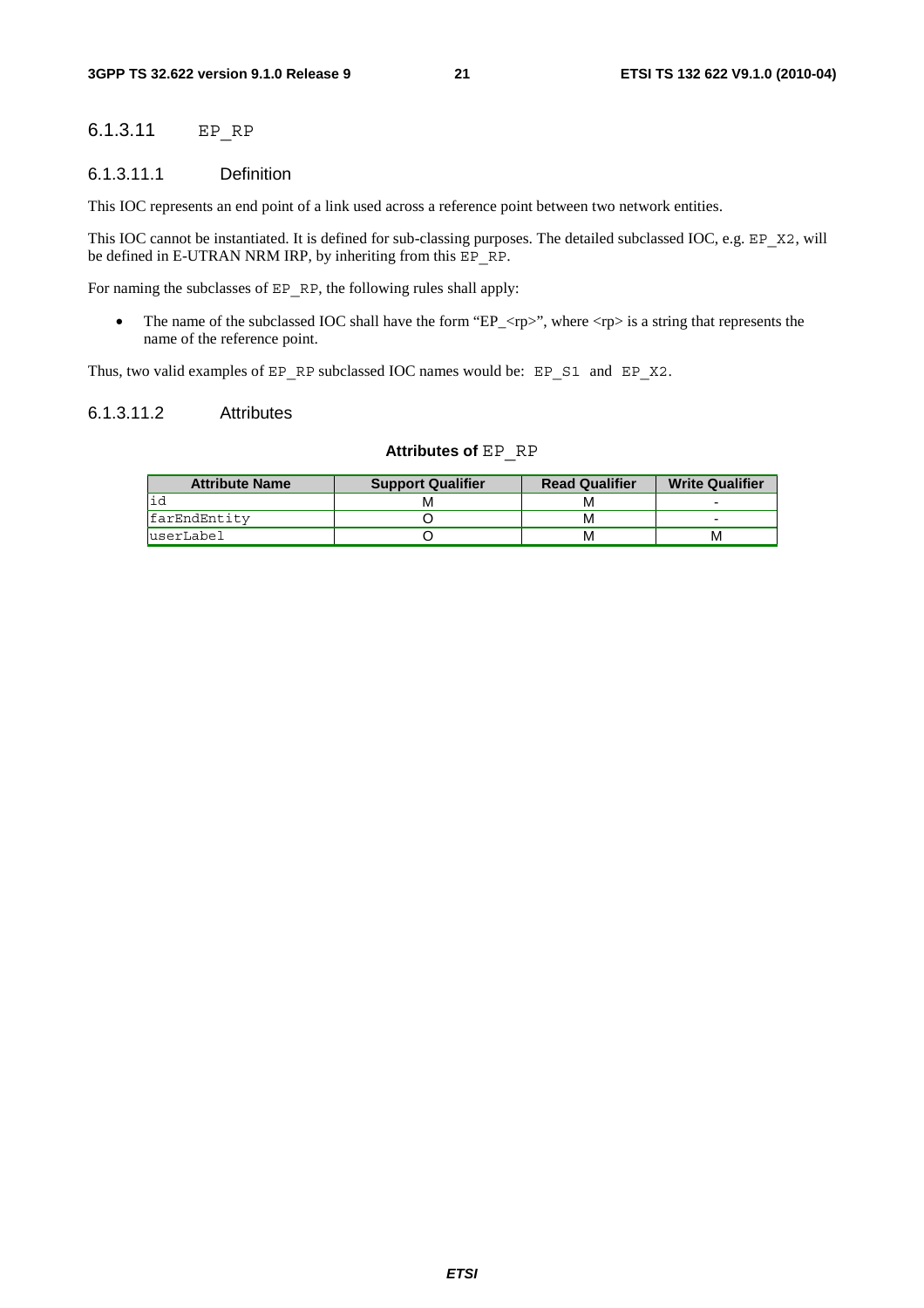### 6.1.4 Information relationship definitions

#### 6.1.4.1 ManagementScope **(M)**

#### 6.1.4.1.1 Definition

This association is used to represent relationships between one or more MEs and the ManagementNode that is responsible for managing the MEs. It has two roles, named Manager and Subordinate. The role Manager models the fact that a ManagementNode is responsible for managing zero or more MEs, and the role Subordinate models the fact that an ME is managed by zero or one ManagementNode. Each role is in the IOC definition mapped to a reference attribute with the same name.

#### 6.1.4.1.2 Roles

The roles involved in the relation ManagementScope are listed in the following table.

#### **Roles of the relation ManagementScope**

| <b>Name</b> | <b>Definition</b>                                                                        |
|-------------|------------------------------------------------------------------------------------------|
| Manager     | This role represents the Management Node's capability to identify the set of related     |
|             | ManagedElements. This role is modelled by a reference attribute named managedElements.   |
|             | ManagementNode.managedElements shall carry the set of ManagedElement DN(s).              |
| Subordinate | This role represents the ManagedElement's capability to identify the set of related      |
|             | management Node $(s)$ . This role is modelled by a reference attribute named managed By. |
|             | ManagedElement.managedBy shall carry the set of ManagementNode DN(s).                    |

#### 6.1.4.1.3 Constraints

| <b>Name</b> | <b>Definition</b> |
|-------------|-------------------|
| <b>1979</b> |                   |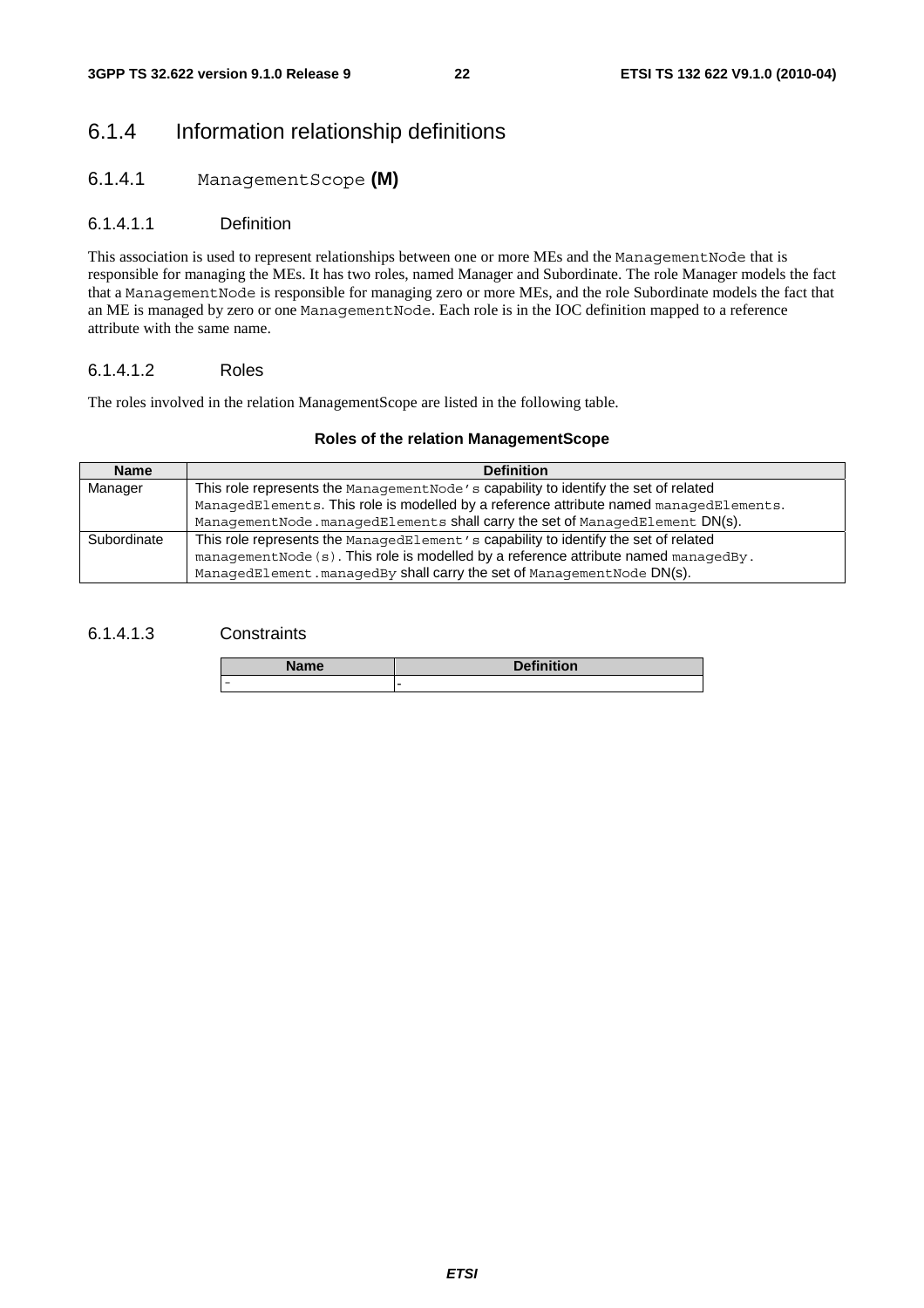### 6.1.5 Information attribute definitions

### 6.1.5.1 Definitions and legal values

The following table defines the attributes that are present in several information object classes of the present document.

#### **Attributes**

| <b>Attribute Name</b> | <b>Definition</b>                                                     | <b>Legal Values</b>       |
|-----------------------|-----------------------------------------------------------------------|---------------------------|
| aEnd                  | The value of this attribute shall be the Distinguished Name of        | Single DN string as       |
|                       | the alphabetically first instance in the Link subclass name to        | defined in TS 32.300 [13] |
|                       | which this link/relation is associated (i.e., pointing to the         |                           |
|                       | instance of <x> as described in the definition of Link IOC in the</x> |                           |
|                       | present document).                                                    |                           |
|                       | As an example, with Link As Slf, aEnd would contain the               |                           |
|                       | Distinguished Name of the AsFunction instance, and the                |                           |
|                       | zEnd would contain the Distinguished Name of SlfFunction              |                           |
|                       | instance.                                                             |                           |
|                       | Note that if the <x> and <y> substrings as part of the Link</y></x>   |                           |
|                       | subclass name are the same (e.g., Link Bgcf Bgcf), no                 |                           |
|                       | ordering can be implied.                                              |                           |
| dnPrefix              | It carries the DN Prefix information as defined in Annex C of         |                           |
|                       | 32.300 [13] or no information.                                        |                           |
| farEndEntity          | The value of this attribute shall be the Distinguished Name of        |                           |
|                       | the far end network entity to which the reference point is            |                           |
|                       | related.                                                              |                           |
|                       | As an example, with EP Iucs, if the instance of EP Iucs is            |                           |
|                       | contained by one RncFunction instance, the farEndEntity               |                           |
|                       | is the Distinguished Name of the MscServerFunction                    |                           |
|                       | instance to which this lucs reference point is related.               |                           |
| id                    | An attribute whose "name+value" can be used as an RDN when            |                           |
|                       | naming an instance of the object class. This RDN uniquely             |                           |
|                       | identifies the object instance within the scope of its containing     |                           |
|                       | (parent) object instance.                                             |                           |
| linkId                | An attribute whose 'name+value' can be used as an RDN when            | Values to be conformant   |
|                       | naming an instance of the link object class. This RDN uniquely        | with TS 32.300 [13]       |
|                       | identifies the object instance within the scope of its containing     |                           |
|                       | (parent) object instance.                                             |                           |
| managedElementId      | An attribute whose 'name+value' can be used as an RDN when            |                           |
|                       | naming an instance of the ManagedElement object class. This           |                           |
|                       | RDN uniquely identifies the object instance within the scope of       |                           |
|                       | its containing (parent) object instance.                              |                           |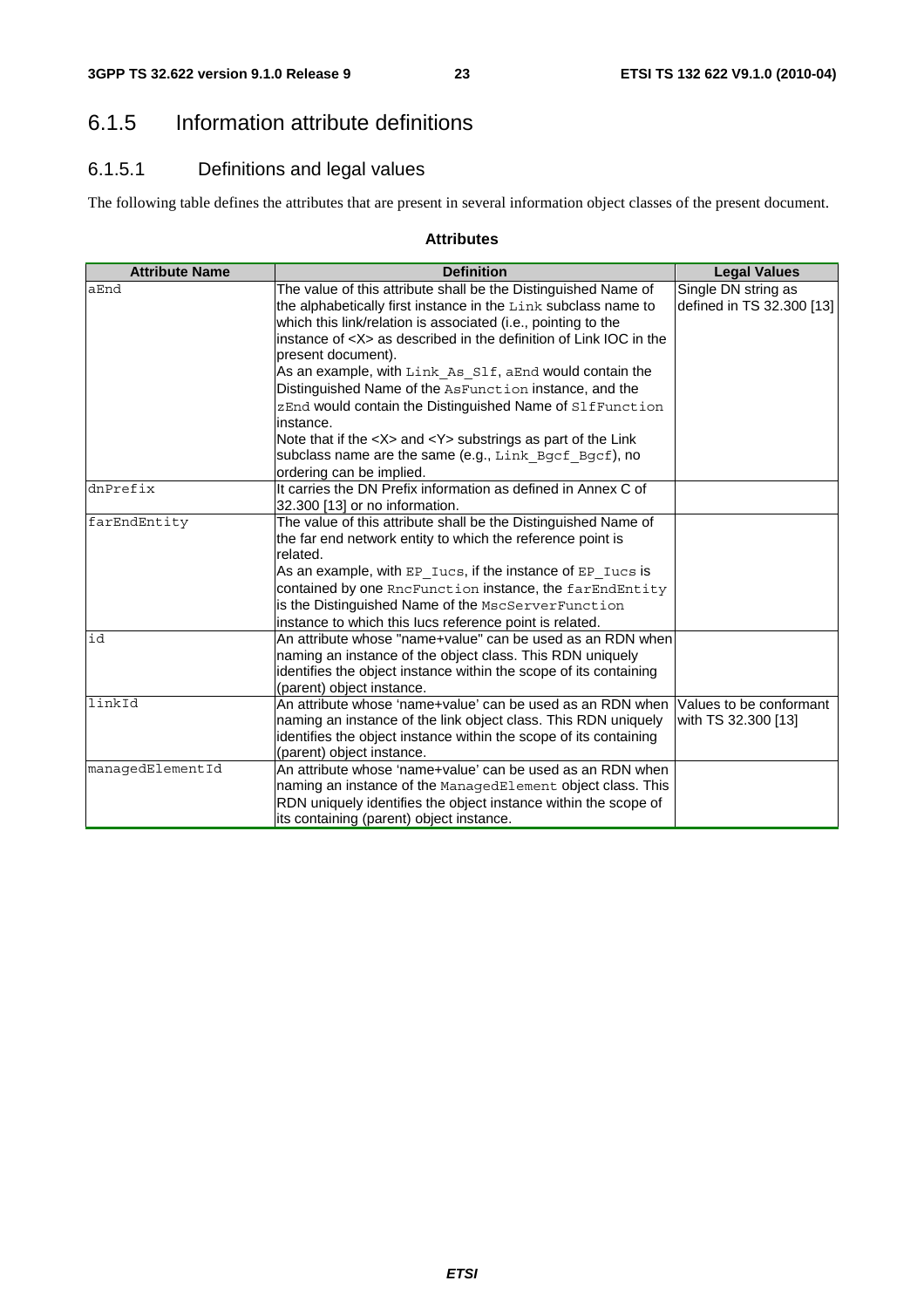| <b>Attribute Name</b> | <b>Definition</b>                                                                                                               | <b>Legal Values</b>                                  |
|-----------------------|---------------------------------------------------------------------------------------------------------------------------------|------------------------------------------------------|
| managedElementType    | The type of managed element. It is a multi-valued attribute with                                                                | The legal values of this                             |
|                       | one or more unique elements. Thus, it may represent one ME                                                                      | attribute are the names                              |
|                       | functionality or a combination of more than one functionality.                                                                  | of the $IOC(s)$ that are $(a)$                       |
|                       |                                                                                                                                 | derived/subclassed from                              |
|                       | The actual syntax and encoding of this attribute is Solution Set                                                                | ManagedFunction and                                  |
|                       | specific.                                                                                                                       | (b) directly name-                                   |
|                       |                                                                                                                                 | contained by                                         |
|                       |                                                                                                                                 | ManagedElement IOC<br>(on the first level below      |
|                       |                                                                                                                                 | ManagedElement), but                                 |
|                       |                                                                                                                                 | with the string "Function"                           |
|                       |                                                                                                                                 | excluded.                                            |
|                       |                                                                                                                                 |                                                      |
|                       |                                                                                                                                 | If a ManagedElement                                  |
|                       |                                                                                                                                 | contains multiple                                    |
|                       |                                                                                                                                 | instances of a                                       |
|                       |                                                                                                                                 | ManagedFunction this                                 |
|                       |                                                                                                                                 | attribute will not contain                           |
|                       |                                                                                                                                 | repeated values.                                     |
|                       |                                                                                                                                 |                                                      |
|                       |                                                                                                                                 | The capitalisation (usage<br>of upper/lower case) of |
|                       |                                                                                                                                 | characters in this                                   |
|                       |                                                                                                                                 | attribute is insignificant.                          |
|                       |                                                                                                                                 | Thus, the IRPManager                                 |
|                       |                                                                                                                                 | should be case                                       |
|                       |                                                                                                                                 | insensitive when reading                             |
|                       |                                                                                                                                 | these values.                                        |
|                       |                                                                                                                                 |                                                      |
|                       |                                                                                                                                 | Two examples of legal                                |
|                       |                                                                                                                                 | values are:<br>NodeB;<br>$\bullet$                   |
|                       |                                                                                                                                 | HLR, VLR.<br>$\bullet$                               |
|                       |                                                                                                                                 |                                                      |
| irpAgentId            | An attribute whose 'name+value' can be used as an RDN when                                                                      |                                                      |
|                       | naming an instance of this object class. This RDN uniquely                                                                      |                                                      |
|                       | identifies the object instance within the scope of its containing                                                               |                                                      |
|                       | (parent) object instance.                                                                                                       |                                                      |
| iRPId                 | An attribute whose 'name+value' can be used as an RDN when                                                                      |                                                      |
|                       | naming an instance of this object class. This RDN uniquely                                                                      |                                                      |
|                       | identifies the object instance within the scope of its containing<br>(parent) object instance.                                  |                                                      |
| linkType              | This attribute defines the type of the link.                                                                                    | Signalling, Bearer,                                  |
|                       |                                                                                                                                 | OAM&P, Other or                                      |
|                       |                                                                                                                                 | multiple combinations of                             |
|                       |                                                                                                                                 | the above types.                                     |
| locationName          | The physical location of this entity (e.g. an address).                                                                         |                                                      |
| managedElements       | Models the role Manager - see clause 6.1.4.1.2. This attribute                                                                  |                                                      |
|                       | contains a list of the DN(s) of the related ManagedElement                                                                      |                                                      |
|                       | instance(s).                                                                                                                    |                                                      |
| managementNodeId      | An attribute whose 'name+value' can be used as an RDN when                                                                      |                                                      |
|                       | naming an instance of this object class. This RDN uniquely<br>identifies the object instance within the scope of its containing |                                                      |
|                       | (parent) object instance.                                                                                                       |                                                      |
| managedBy             | Models the role Subordinate - see clause 6.1.4.1.2. This                                                                        |                                                      |
|                       | attribute contains a list of the DN(s) of the related                                                                           |                                                      |
|                       | ManagementNode instance(s).                                                                                                     |                                                      |
| meContextId           | An attribute whose 'name+value' can be used as an RDN when                                                                      |                                                      |
|                       | naming an instance of this object class. This RDN uniquely                                                                      |                                                      |
|                       | identifies the object instance within the scope of its containing                                                               |                                                      |
|                       | (parent) object instance.                                                                                                       |                                                      |
| objectClass           | An attribute which captures the name of the class from which                                                                    |                                                      |
|                       | the object instance is an occurrence of.                                                                                        |                                                      |
| objectInstance        | An information which captures the Distinguished Name of any<br>object.                                                          |                                                      |
|                       |                                                                                                                                 |                                                      |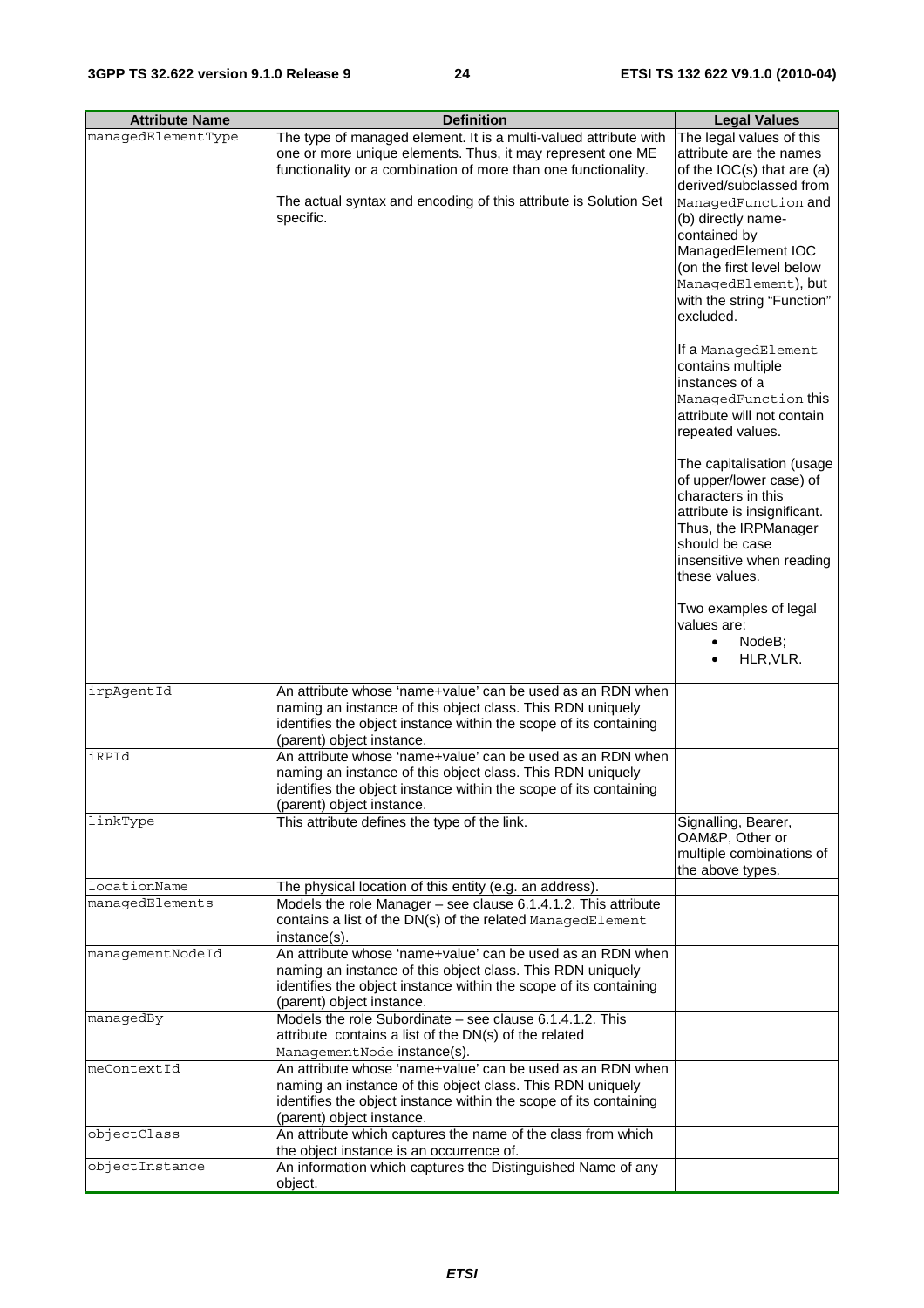| <b>Attribute Name</b> | <b>Definition</b>                                                                                                             | <b>Legal Values</b>       |
|-----------------------|-------------------------------------------------------------------------------------------------------------------------------|---------------------------|
| protocolName          | Name(s) and additional descriptive information for the                                                                        |                           |
|                       | protocol(s) used for the associated communication link. Syntax                                                                |                           |
|                       | and semantic is not specified.                                                                                                |                           |
| protocolVersion       | Versions(s) and additional descriptive information for the                                                                    |                           |
|                       | protocol(s) used for the associated communication link. Syntax                                                                |                           |
|                       | and semantic is not specified.                                                                                                |                           |
| setOfMcc              | Set of Mobile Country Code (MCC). The MCC uniquely                                                                            |                           |
|                       | identifies the country of domicile of the mobile subscriber. MCC                                                              |                           |
|                       | is part of the IMSI (Ref. 3GPP TS 23.003).                                                                                    |                           |
|                       | This list contains all the MCC values in subordinate object                                                                   |                           |
|                       | instances to this SubNetwork instance.                                                                                        |                           |
|                       | Every unique value of MCC shall only appear once in the list.                                                                 |                           |
| subNetworkId          | An attribute whose 'name+value' can be used as an RDN when                                                                    |                           |
|                       | naming an instance of the SubNetwork object class. This RDN                                                                   |                           |
|                       | uniquely identifies the object instance within the scope of its                                                               |                           |
|                       | containing (parent) object instance.                                                                                          |                           |
| swVersion             | The software version of the Management Node or                                                                                |                           |
|                       | ManagedElement (this is used for determining which version                                                                    |                           |
|                       | of the vendor specific information is valid for the                                                                           |                           |
|                       | ManagementNode Or ManagedElement).                                                                                            |                           |
| systemDN              | The Distinguished Name (DN) of IRPAgent. Defined in 3GPP                                                                      |                           |
|                       | TS 32.300.                                                                                                                    |                           |
|                       | userDefinedNetworkType Textual information regarding the type of network, e.g. UTRAN.                                         |                           |
| userDefinedState      | An operator defined state for operator specific usage. (See also                                                              |                           |
|                       | Note below)                                                                                                                   |                           |
| userLabel             | A user-friendly (and user assignable) name of this object.                                                                    |                           |
| vendorName            | The name of the vendor.                                                                                                       |                           |
| vsData                | Vendor specific attributes of the type vsDataType. The                                                                        |                           |
|                       | attribute definitions including constraints (value ranges, data                                                               |                           |
|                       | types, etc.) are specified in a vendor specific data format file.                                                             |                           |
| vsDataContainerId     | An attribute whose 'name+value' can be used as an RDN when                                                                    |                           |
|                       | naming an instance of this object class. This RDN uniquely                                                                    |                           |
|                       | identifies the object instance within the scope of its containing                                                             |                           |
|                       | (parent) object instance.                                                                                                     |                           |
| vsDataFormatVersion   | Name of the data format file, including version.                                                                              |                           |
| vsDataType            | Type of vendor specific data contained by this instance, e.g.                                                                 |                           |
|                       | relation specific algorithm parameters, cell specific parameters                                                              |                           |
|                       | for power control or re-selection or a timer. The type itself is                                                              |                           |
|                       | also vendor specific.                                                                                                         |                           |
| zEnd                  | The value of this attribute shall be the Distinguished Name of                                                                | Single DN string as       |
|                       | the alphabetically second instance in the Link subclass name                                                                  | defined in TS 32.300 [13] |
|                       | to which this link/relation is associated (i.e., pointing to the                                                              |                           |
|                       | instance of <y> as described in the definition of Link IOC in the</y>                                                         |                           |
|                       | present document).                                                                                                            |                           |
|                       | As an example, with Link As Slf, aEnd would contain the                                                                       |                           |
|                       | Distinguished Name of the AsFunction instance, and the                                                                        |                           |
|                       | zEnd would contain the Distinguished Name of SlfFunction                                                                      |                           |
|                       | instance.                                                                                                                     |                           |
|                       | Note that if the <x> and <y> substrings as part of the Link<br/>subclass name are the same (e.g., Link Bgcf Bgcf), no</y></x> |                           |
|                       |                                                                                                                               |                           |
|                       | ordering can be implied.                                                                                                      |                           |

### 6.1.5.2 Constraints

| me. | <b>Definition</b> |
|-----|-------------------|
|     | -                 |

### 6.1.6 Common Notifications

This subclause presents a list of notifications that can be referred to by any IOC defined by this IRP specification. These notifications are only applicable to IOCs referring to this subclause.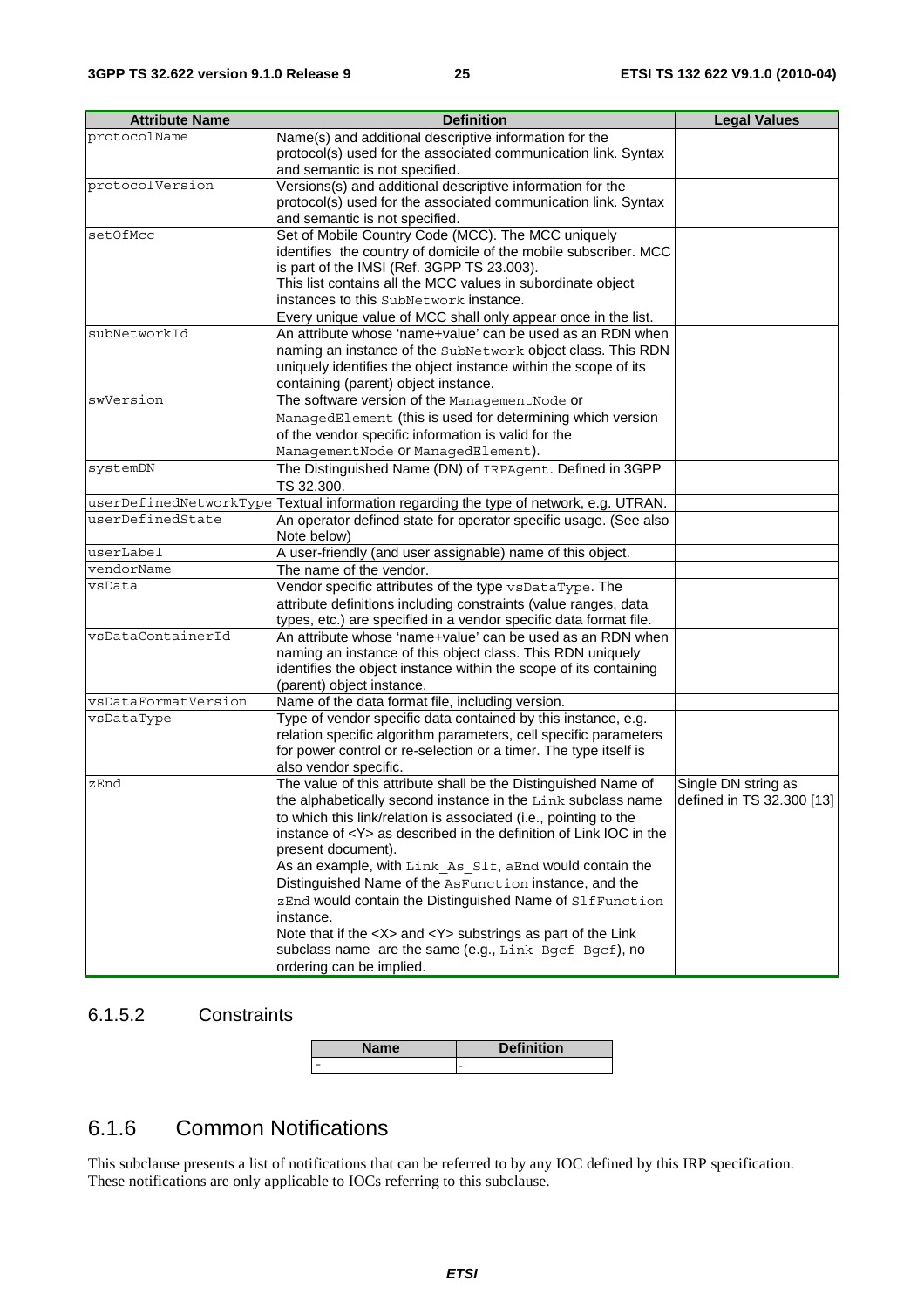#### **Notifications**

| <b>Name</b>                    | Qualifier                             | <b>Notes</b> |
|--------------------------------|---------------------------------------|--------------|
| notifyAckStateChanged          | See Alarm IRP (3GPP TS 32.111-2 [11]) |              |
| notifyAttributeValueChange     |                                       |              |
| notifyChangedAlarm             | See Alarm IRP (3GPP TS 32.111-2 [11]) |              |
| notifyClearedAlarm             | See Alarm IRP (3GPP TS 32.111-2 [11]) |              |
| notifyNewAlarm                 | See Alarm IRP (3GPP TS 32.111-2 [11]) |              |
| notifyObjectCreation           |                                       |              |
| notifyObjectDeletion           |                                       |              |
| notifyComments                 | See Alarm IRP (3GPP TS 32.111-2 [11]) |              |
| notifyAlarmListRebuilt         | See Alarm IRP (3GPP TS 32.111-2 [11]) |              |
| notifyPotentialFaultyAlarmList | See Alarm IRP (3GPP TS 32.111-2 [11]) |              |

## 6.1.7 Particular information configurations

Not applicable.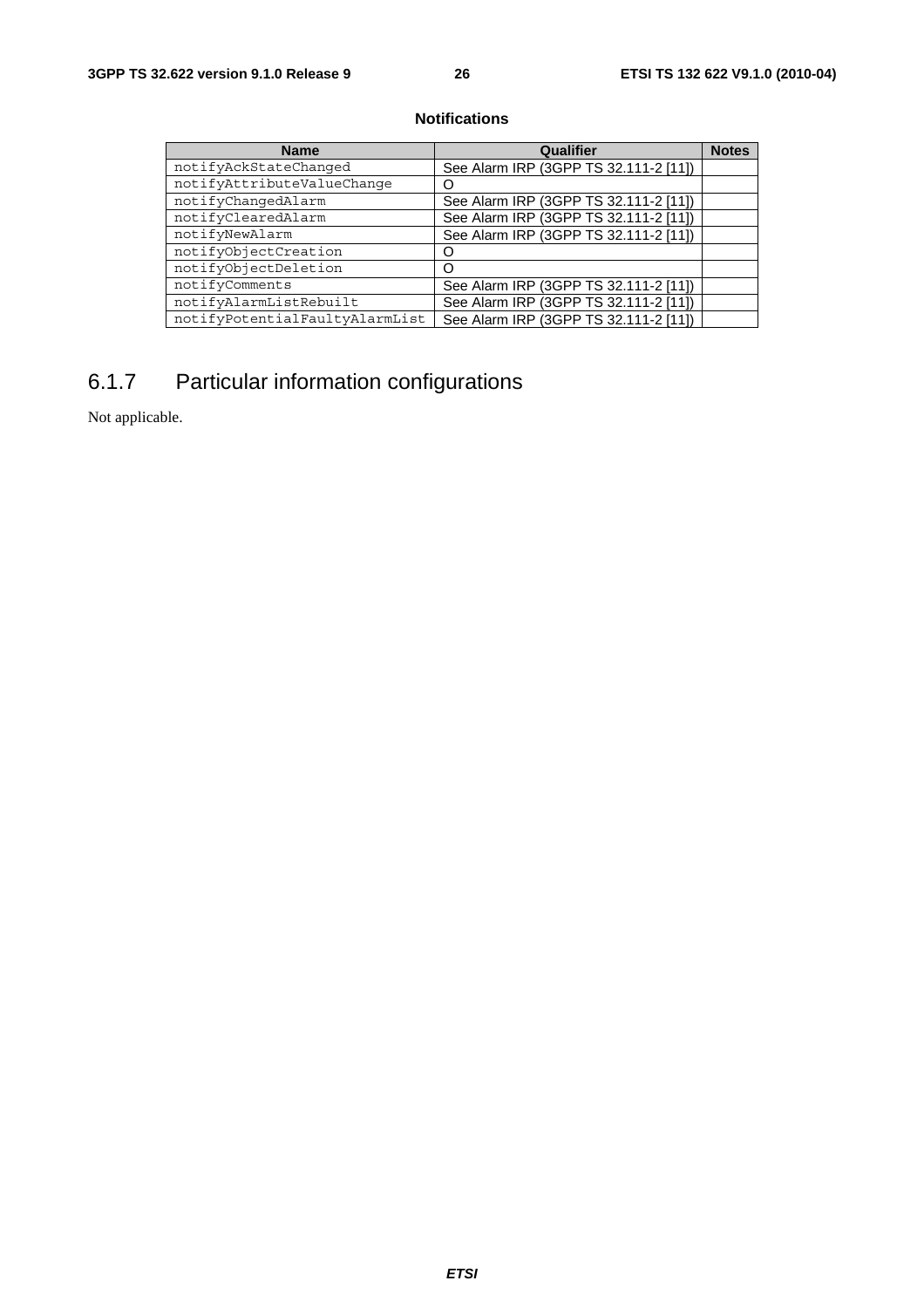Annex A (informative): Void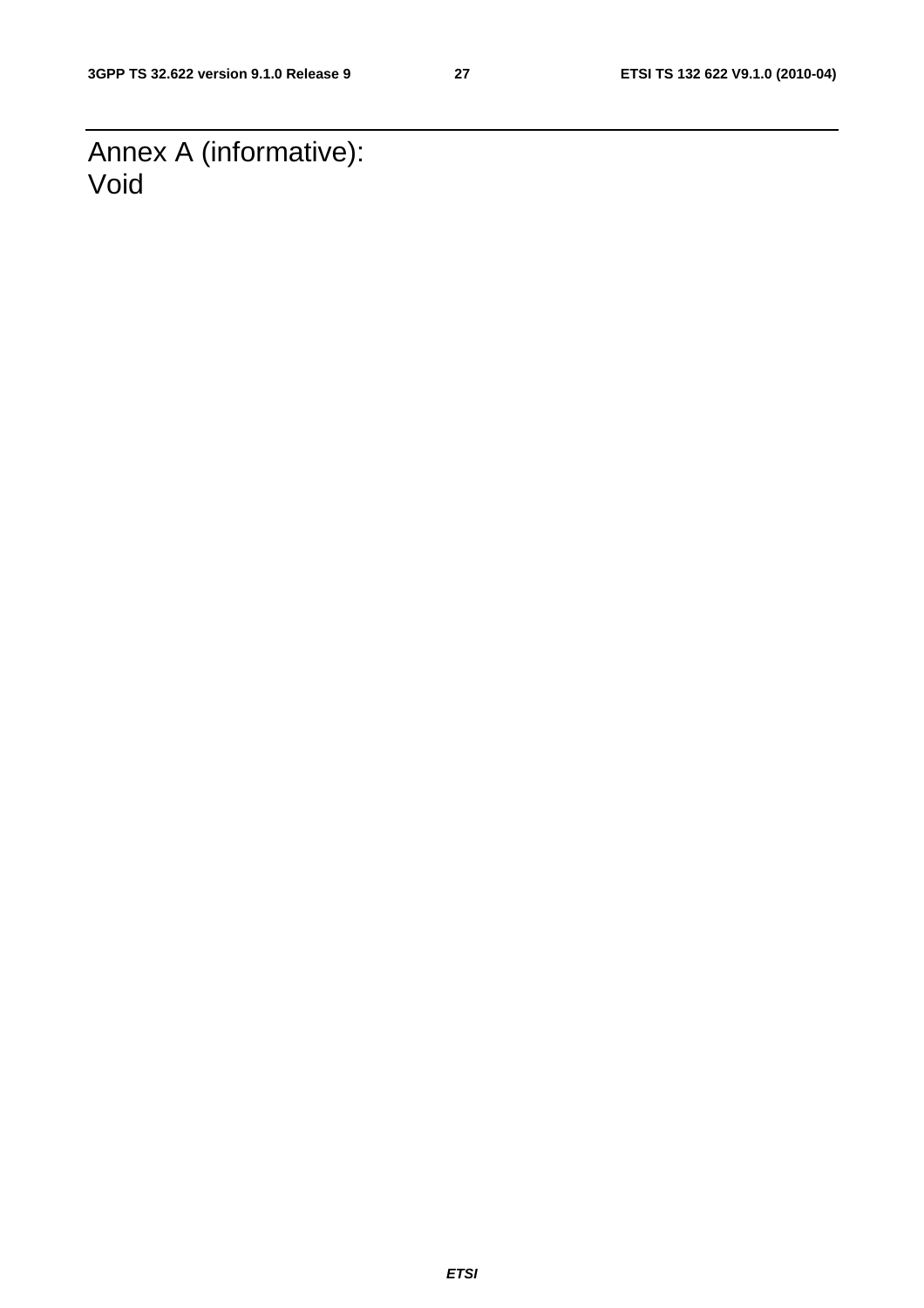# Annex B (informative): Change history

| <b>Change history</b> |              |                              |                           |    |                                                                           |                |         |                 |  |
|-----------------------|--------------|------------------------------|---------------------------|----|---------------------------------------------------------------------------|----------------|---------|-----------------|--|
| <b>Date</b>           |              | TSG # TSG Doc.               | <b>CR</b>                 |    | <b>Rev Subject/Comment</b>                                                |                | Cat Old | <b>New</b>      |  |
| Jun 2001              |              | SA_12 SP-010283              |                           |    | Approved at TSG SA #12 and placed under Change Control                    | цú.            |         | $2.0.0$ 4.0.0   |  |
| Sep 2001              |              | SA 13 SP-010479              | $0001$ --                 |    | Add the notification notifyComments in all MOCs that support alarms and   | F              |         | 4.0.0 4.1.0     |  |
|                       |              |                              |                           |    | correct the list of allowed members of the attribute managedElementType   |                |         |                 |  |
|                       |              |                              |                           |    | of the MOC managedElement                                                 |                |         |                 |  |
| Sep 2001              |              | SA_13 SP-010479              | $0002$ $-$                |    | Correction of Generic NRM Containment/Naming and Association diagram F    |                |         | $4.0.0$ $4.1.0$ |  |
| Sep 2001              |              | SA_13 SP-010479              | $0003$ $-$                |    | Correct description of swVersion attribute                                | $\overline{F}$ |         | 4.0.0 4.1.0     |  |
| Mar 2002              |              | SA_15 SP-020020              | $0004$ $-$                |    | Addition of managedElementType value for GSM Radio Access Network         | $\overline{F}$ |         | 4.1.0 4.2.0     |  |
|                       |              |                              |                           |    | support                                                                   |                |         |                 |  |
| Jun 2002              |              | SA_16 SP-020299              | $0005$ $\left  - \right $ |    | Remove R99-inherited restriction of self-containment for MOC              | F              |         | 4.2.0 4.3.0     |  |
|                       |              |                              |                           |    | SubNetwork                                                                |                |         |                 |  |
|                       |              | Sep 2002   SA 17   SP-020488 | $0006$ $-$                |    | Upgrade to Rel-5 (Add new IS method, MOC name convention)                 | $\mathsf{C}$   |         | $4.3.0$ 5.0.0   |  |
| Jun 2003              |              | SA 20 SP-030280              | $0008$ --                 |    | Correction of Notifications for IOCs                                      | $\overline{A}$ |         | $5.0.0$ $5.1.0$ |  |
| Dec 2003              |              | SA_22 SP-030643              | $0010$ --                 |    | Add Missing VsDataContainer for ManagedFunction & ManagedElement          | $\overline{F}$ |         | $5.1.0$ 5.2.0   |  |
|                       |              |                              |                           |    | and Other IOCs (Version 2)                                                |                |         |                 |  |
| Dec 2003              |              | SA_22 SP-030644              | $0011$ $-$                |    | Correction of UML diagram and other corrections                           | F              |         | $5.1.0$ $5.2.0$ |  |
|                       |              | Dec 2003   SA 22 SP-030648   | $0012$ -                  |    | Add SetofMcc attribute in Generic NRM IOCs for NRM alignment              | B              |         | $5.2.0$ 6.0.0   |  |
| Mar 2004              |              | SA_23 SP-040128              | $0014$ --                 |    | Addition of missing attributes for the managementScope association        | A              |         | 6.0.061.0       |  |
| Jun 2004              |              | SA_24 SP-040249              | $0016$ --                 |    | Add missing attribute constraints for dnPrefix                            | A              |         | 6.1.066.2.0     |  |
| Jun 2004              |              | SA_24 SP-040251              | $0018$ $-$                |    | Correction of legal values for managedElementType attribute               | Α              |         | 6.1.066.2.0     |  |
| Dec 2004              |              | SA_26 SP-040808              | $0020$ $-$                |    | Correct the write qualification for VsDataContainer.vsData                | F              |         | $6.2.0$ 6.3.0   |  |
|                       |              | Dec 2004   SA_26 SP-040808   | $0021$ --                 |    | Correction of modelling of Media GateWay (MGW)                            | F              |         | $6.2.0$ 6.3.0   |  |
| Mar 2005              |              | SA_27 SP-050046              | 0022                      | -- | Add Link class to generic NRM Information Service                         | B              |         | 6.3.0 6.4.0     |  |
| Mar 2005              | $\mathbf{u}$ |                              |                           | L. | MCC removed reference [16] TS 32.642 as NOT used in body text             | Ξ.             |         | 6.3.0 6.4.0     |  |
|                       |              | Dec 2005   SA_30 SP-050712   | $0023$ $-$                |    | Correct Compliance rules                                                  | F              |         | 6.4.065.0       |  |
|                       |              | Dec 2005   SA_30 SP-050716   | $0024$ --                 |    | Delete Annex A (moved to 32.300)                                          | F              |         | 6.4.0 6.5.0     |  |
|                       |              | Dec 2005   SA_30 SP-050724   | 0025                      | -- | Apply IS Template - Align with 32.151 and 32.152                          | F              |         | 6.4.0 6.5.0     |  |
|                       |              | Sep 2006   SA_33   SP-060535 | $0027 -$                  |    | Extend the usage of VsDataContainer by BulkCMIRP to all 3GPP NRMs         | F              |         | 6.5.066.0       |  |
| Dec 2006              |              | SA 34 SP-060711              | $0028$ $-$                |    | Clarify and correct errors in Link IOC related definitions                | F              |         | 6.6.0 6.7.0     |  |
| Jan 2007              | μ.           | --                           | L.                        | -- | Editorial: added missing right-hand parenthesis/bracket, in the zEnd      | LL.            |         | $6.7.0$ 6.7.1   |  |
|                       |              |                              |                           |    | attribute definition, last row of table 6.5.1.                            |                |         |                 |  |
| <b>Jun 2007</b>       | $SA_36$ --   |                              | цц.                       | -- | Automatic upgrade to Rel-7 (no CR) at freeze of Rel-7. Deleted reference  | Ш,             |         | $6.7.1$ $7.0.0$ |  |
|                       |              |                              |                           |    | to CMIP SS, discontinued from R7 onwards.                                 |                |         |                 |  |
| Sep 2007              |              | SA_37 SP-070610              | $0029$ $-$                |    | Correct description of common notifications - Align with Rel-8 32.151 IRP | F              |         | 7.0.0 8.0.0     |  |
|                       |              |                              |                           |    | <b>IS Template</b>                                                        |                |         |                 |  |
| Sep 2007              |              | SA_37 SP-070614              | $0030$ --                 |    | Update cardinality numbers regarding transient states - Align with 32.152 | C              |         | 7.0.0 8.0.0     |  |
| Mar 2008              |              | SP-39 SP-080069              | $0031$ --                 |    | Add the end point modelling for management of links related to reference  | B              |         | 8.0.0 8.1.0     |  |
|                       |              |                              |                           |    | point                                                                     |                |         |                 |  |
| Jun 2009              |              | SP-44 SP-090289              | $0032$ --                 |    | Correction of multiplicities                                              | F              |         | 8.1.0 8.2.0     |  |
|                       |              | Dec 2009 SP-46 SP-090719     | $0033$ $-$                |    | Correct the ext in scope clause                                           | F              |         | $8.2.0$ 9.0.0   |  |
|                       |              | Dec 2009 SP-46 SP-090719     | $0034$ --                 |    | Replace GenericIRP by ManagedGenericIRP as Support IOC                    | $\overline{c}$ |         | 8.2.0 9.0.0     |  |
|                       |              | Dec 2009   SP-46   SP-090719 | $0039$ $-$                |    | To update Generic NRM to add NASWM notification for ManagedElement        | $\sf B$        |         | $8.2.0$ 9.0.0   |  |
| Mar 2009              |              | SP-47 SP-100035              | $0036$ $-$                |    | Add ProxyClass Any to support IOC property relation                       | F              |         | $9.0.0$ $9.1.0$ |  |